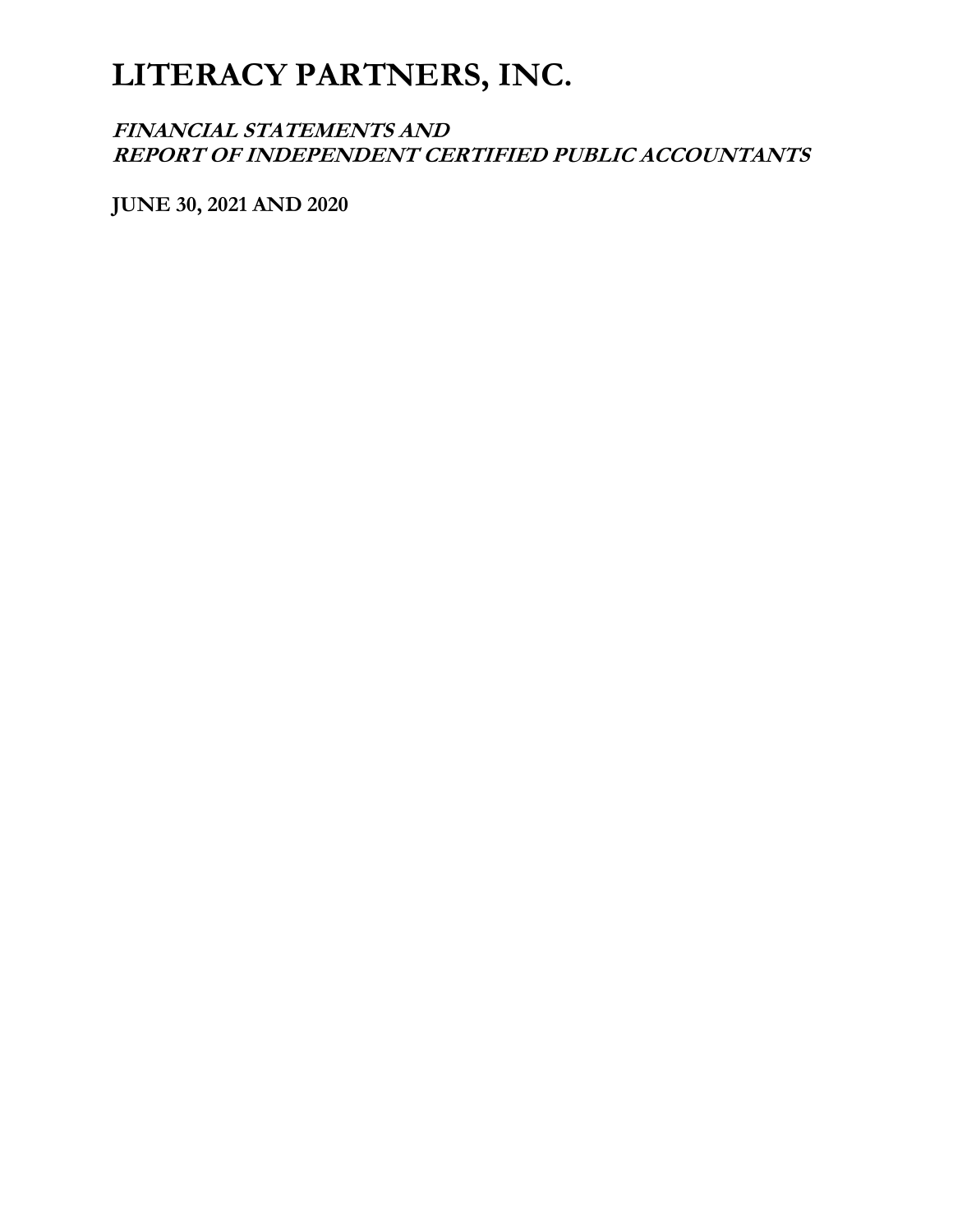## **TABLE OF CONTENTS**

|                                                               | Page    |
|---------------------------------------------------------------|---------|
| REPORT OF INDEPENDENT CERTIFIED PUBLIC ACCOUNTANTS            | $1 - 2$ |
| <b>FINANCIAL STATEMENTS</b>                                   |         |
| <b>Statement of Financial Position,</b>                       |         |
| June 30, 2021 and 2020                                        | 3       |
| <b>Statement of Activities and Changes in Net Assets,</b>     |         |
| Year ended June 30, 2021 with Summarized Information for 2020 | 4       |
| <b>Statement of Functional Expenses,</b>                      |         |
| Year ended June 30, 2021 with Summarized Information for 2020 | 5       |
| <b>Statement of Cash Flows,</b>                               |         |
| Years ended June 30, 2021 and 2020                            | 6       |
| <b>Notes to Financial Statements</b>                          | 7-18    |
|                                                               |         |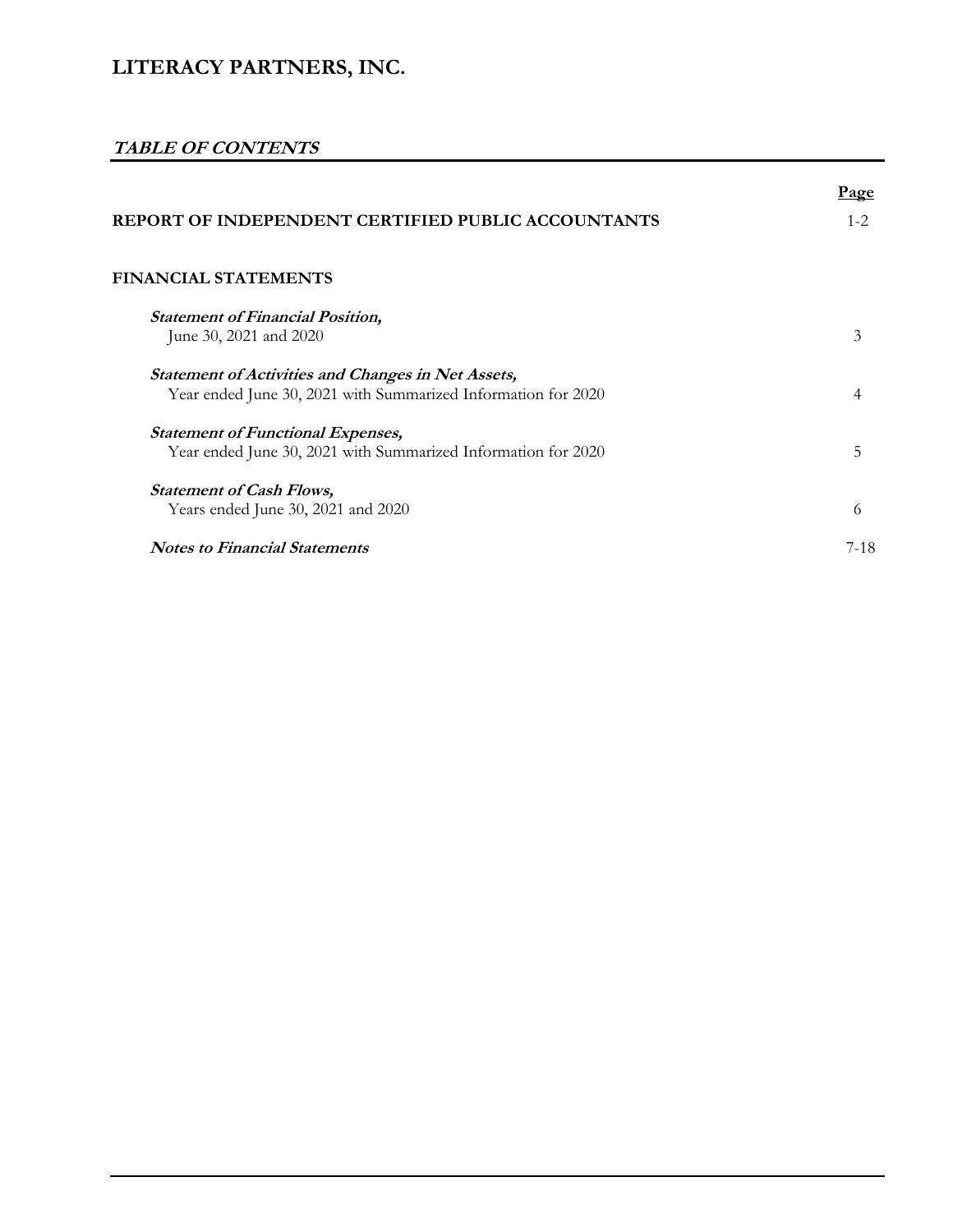

## **REPORT OF INDEPENDENT CERTIFIED PUBLIC ACCOUNTANTS**

**To the Board of Directors of Literacy Partners, Inc. New York, New York**

We have audited the accompanying consolidated financial statements of Literacy Partners, Inc. (the **"Organization"**), which comprise the statement of financial position as of June 30, 2021 and the related statements of activities, functional expenses and cash flows for the year then ended, and the related notes to the financial statements.

## **Management Responsibility for the Financial Statements**

Management is responsible for the preparation and fair presentation of these financial statements in accordance with accounting principles generally accepted in the United States of America; this includes the design, implementation, and maintenance of internal control relevant to the preparation and fair presentation of financial statements that are free from material misstatement, whether due to fraud or error.

## **Auditor's Responsibility**

Our responsibility is to express an opinion on these financial statements based on our audit. We conducted our audit in accordance with auditing standards generally accepted in the United States of America. Those standards require that we plan and perform the audit to obtain reasonable assurance about whether the financial statements are free from material misstatement.

An audit involves performing procedures to obtain audit evidence about the amounts and disclosures in the financial statements. The procedures selected depend on the auditor's judgment, including the assessment of the risks of material misstatement of the financial statements, whether due to fraud or error. In making those risk assessments, the auditor considers internal control relevant to the organization's preparation and fair presentation of the financial statements in order to design audit procedures that are appropriate in the circumstances, but not for the purpose of expressing an opinion on the effectiveness of the Organization's internal control. Accordingly, we express no such opinion. An audit also includes evaluating the appropriateness of accounting policies used and the reasonableness of significant accounting estimates made by management, as well as evaluating the overall presentation of the financial statements.

We believe that the audit evidence we have obtained is sufficient and appropriate to provide a basis for our audit opinion.

## **Opinion**

In our opinion, the financial statements referred to above present fairly, in all material respects, the financial position of Literacy partners, Inc. as of June 30, 2021, and the changes in its net assets and its cash flows for the year then ended in accordance with accounting principles generally accepted in the United States of America.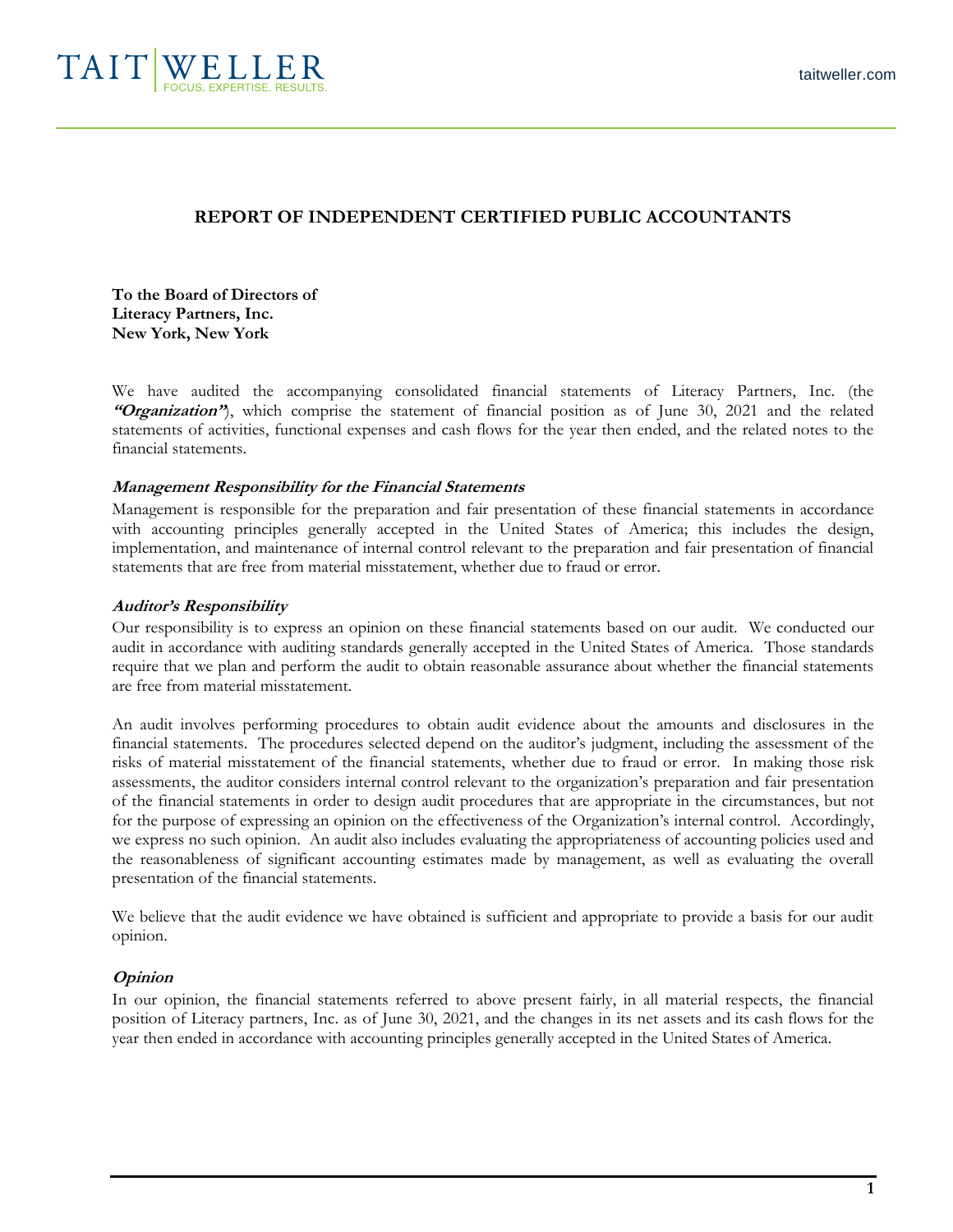**To the Board of Directors of Literacy Partners, Inc. New York, New York**

## **Report on Summarized Comparative Information**

We have previously audited Literacy Partners, Inc.'s 2020 financial statements, and we expressed an unmodified audit opinion on those audited financial statements in our report dated December 17, 2020. In our opinion, the summarized comparative information presented herein as of and for the year ended June 30, 2020 is consistent, in all material respects, with the audited financial statements from which it has been derived.

Tait, Weller : Baher LUP

**Philadelphia, Pennsylvania May 5, 2022**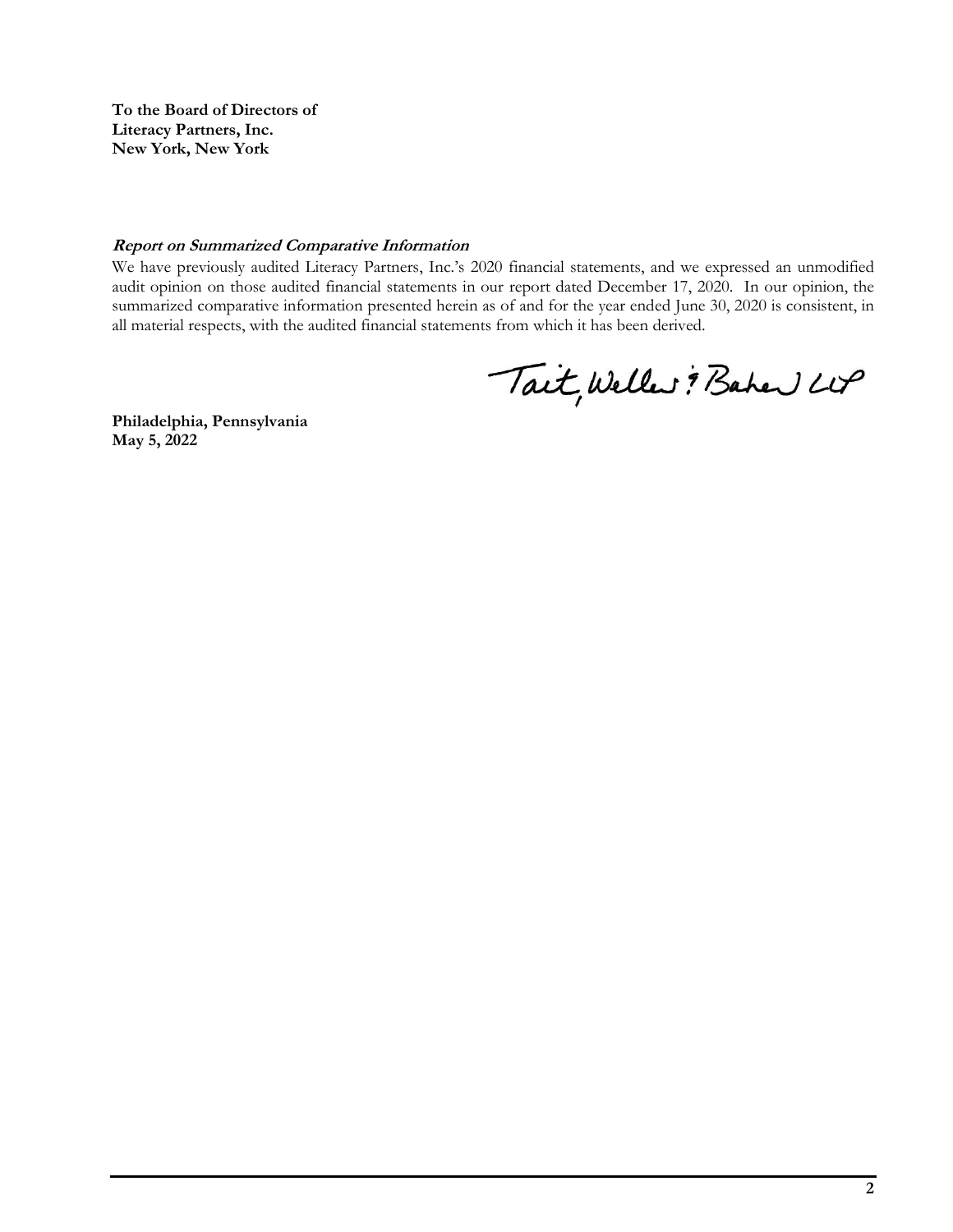## **STATEMENT OF FINANCIAL POSITION**

## **June 30, 2021 And 2020**

|                                               | 2021          | 2020                    |
|-----------------------------------------------|---------------|-------------------------|
| <b>ASSETS</b>                                 |               |                         |
| Cash                                          | \$<br>594,045 | $\mathbb{S}$<br>521,911 |
| Investments (Note 4)                          | 9,429,928     | 8,724,368               |
| Accounts receivable and other assets          | 7,252         | 7,338                   |
| Contributions receivable                      | 37,000        | 93,500                  |
| Grants receivable (Note 3)                    | 275,000       | 30,606                  |
| Prepaid expenses                              | 152,022       | 152,868                 |
| Inventory                                     | 148,641       | 93,755                  |
| Equipment, net of accumulated depreciation of |               |                         |
| \$430,535 in 2021 and \$383,975 in 2020       | 117,465       | 151,759                 |
| Security deposit                              | 63,750        | 63,750                  |
| Total assets                                  | \$10,825,103  | \$9,839,855             |
| <b>LIABILITIES</b>                            |               |                         |
| Accounts payable and other accrued expenses   | \$<br>42,384  | $\mathbb{S}$<br>31,545  |
| Deferred rent (Note 5)                        | 159,914       | 150,177                 |
| Deferred revenue                              | 457,129       | 457,129                 |
| Capital leases (Note 6)                       | 110,673       | 143,409                 |
| Refundable advances (Note 10)                 | 213,925       | 263,617                 |
| <b>Total liabilities</b>                      | 984,025       | 1,045,877               |
| NET ASSETS (Note 7)                           |               |                         |
| Without donor restrictions                    | 4,684,301     | 4,361,824               |
| With donor restrictions                       | 5,156,777     | 4,432,154               |
| Total net assets                              | 9,841,078     | 8,793,978               |
| Total liabilities and net assets              | \$10,825,103  | \$9,839,855             |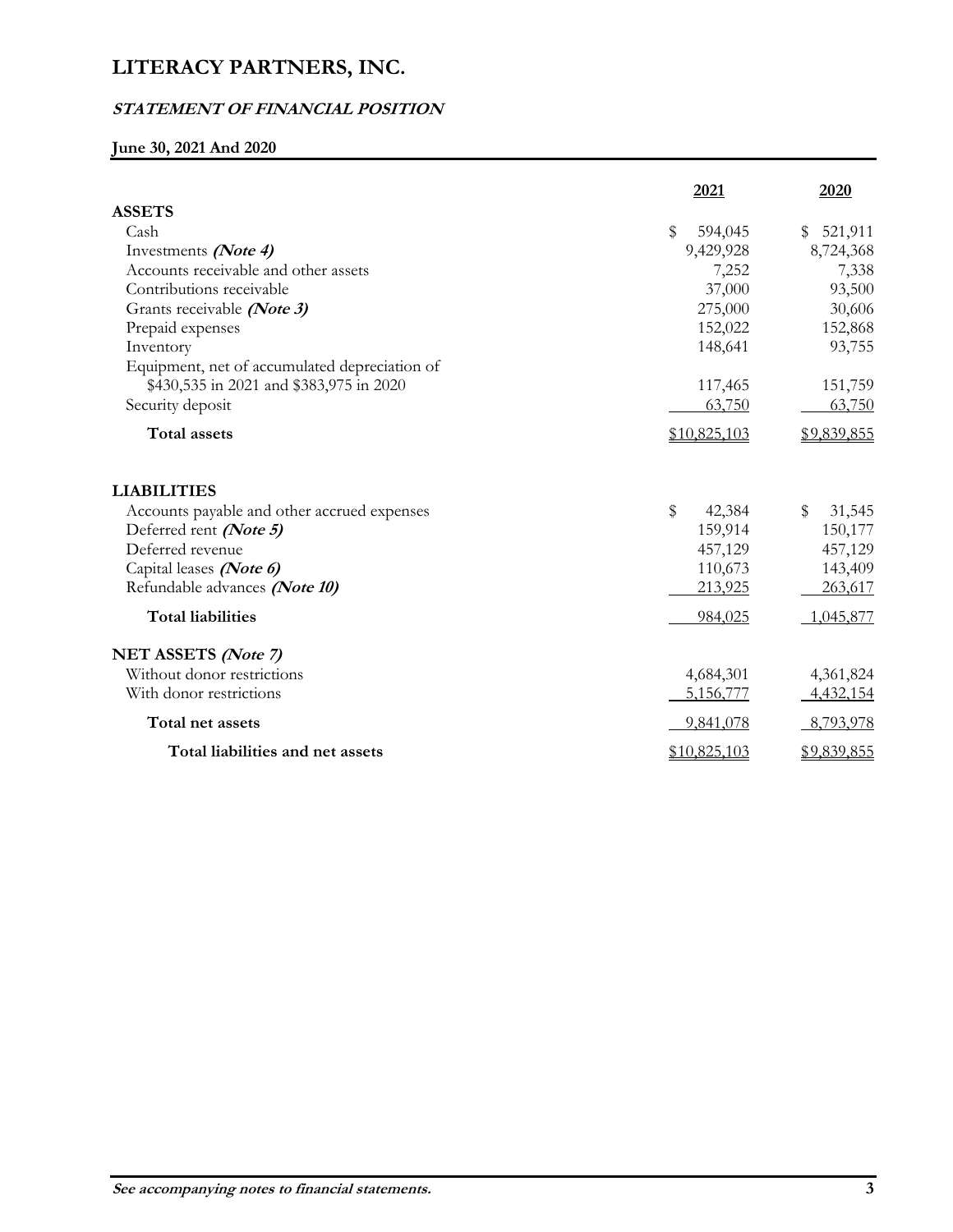## **STATEMENT OF ACTIVITIES AND CHANGES IN NET ASSETS**

## **For The Year Ended June 30, 2021 With Summarized Information For 2020**

|                                                                                                                                    | <b>Without Donor</b><br><b>Restrictions</b> | <b>With Donor</b><br><b>Restrictions</b> | 2021          | 2020          |
|------------------------------------------------------------------------------------------------------------------------------------|---------------------------------------------|------------------------------------------|---------------|---------------|
| <b>REVENUES</b>                                                                                                                    |                                             |                                          |               |               |
| <b>Public Support</b>                                                                                                              |                                             |                                          |               |               |
| Foundations and other grants                                                                                                       | \$<br>33,000                                | 809,291<br>\$                            | \$<br>842,291 | 586,754<br>\$ |
| Corporate contributions                                                                                                            | 10,280                                      | 100,000                                  | 110,280       | 20,893        |
| Individuals                                                                                                                        | 736,722                                     |                                          | 736,722       | 325,110       |
| <b>Bequests</b>                                                                                                                    |                                             |                                          |               | 4,200,000     |
| PPP grant revenue                                                                                                                  | 263,617                                     |                                          | 263,617       |               |
| Contributions in-kind                                                                                                              | 424,890                                     |                                          | 424,890       | 459,325       |
| Net assets released from restriction                                                                                               | 368,891                                     | (368,891)                                | $\sim$        |               |
| Total public support                                                                                                               | 1,837,400                                   | 540,400                                  | 2,377,800     | 5,592,082     |
| <b>Other Revenue</b>                                                                                                               |                                             |                                          |               |               |
| Fund raising event                                                                                                                 | 265,541                                     |                                          | 265,541       |               |
| Investment income (Note 4)                                                                                                         | 72,044                                      |                                          | 72,044        | 79,559        |
| Investment return for current operations (Note 4)                                                                                  | 438,003                                     |                                          | 438,003       | 739,025       |
| Other designated investment return (Note 4)                                                                                        | 121,977                                     |                                          | 121,977       |               |
| Other revenue                                                                                                                      | 18,046                                      |                                          | 18,046        | 22,493        |
| Total other revenue                                                                                                                | 915,611                                     | $\sim$                                   | 915,611       | 841,077       |
| Total public support and other revenue                                                                                             | 2,753,011                                   | 540,400                                  | 3,293,411     | 6,433,159     |
| <b>EXPENSES</b>                                                                                                                    |                                             |                                          |               |               |
| Program services                                                                                                                   | 1,891,432                                   | $\overline{\phantom{a}}$                 | 1,891,432     | 1,758,075     |
| <b>Supporting services</b>                                                                                                         |                                             |                                          |               |               |
| Management and general                                                                                                             | 484,757                                     |                                          | 484,757       | 267,819       |
| Fundraising                                                                                                                        | 498,818                                     |                                          | 498,818       | 666,795       |
| Total supporting services                                                                                                          | 983,575                                     | $\sim$                                   | 983,575       | 934,614       |
| <b>Total expenses</b>                                                                                                              | 2,875,007                                   | $\sim$                                   | 2,875,007     | 2,692,689     |
| Excess (deficit) of operating revenues<br>over expenses                                                                            | (121,996)                                   | 540,400                                  | 418,404       | 3,740,470     |
| <b>Other Changes</b><br>Realized and unrealized gains on operating investments<br>Investment return in excess (deficit) of amounts | 438,775                                     |                                          | 438,775       |               |
| designated for current operations (Note 4)                                                                                         | 5,698                                       | 184,223                                  | 189,921       | (487,087)     |
| Change in net assets                                                                                                               | 322,477                                     | 724,623                                  | 1,047,100     | 3,253,383     |
| <b>Net Assets</b>                                                                                                                  |                                             |                                          |               |               |
| Beginning of year                                                                                                                  | 4,361,824                                   | 4,432,154                                | 8,793,978     | 5,540,595     |
| End of year                                                                                                                        | \$4,684,301                                 | \$5,156,777                              | \$9,841,078   | \$8,793,978   |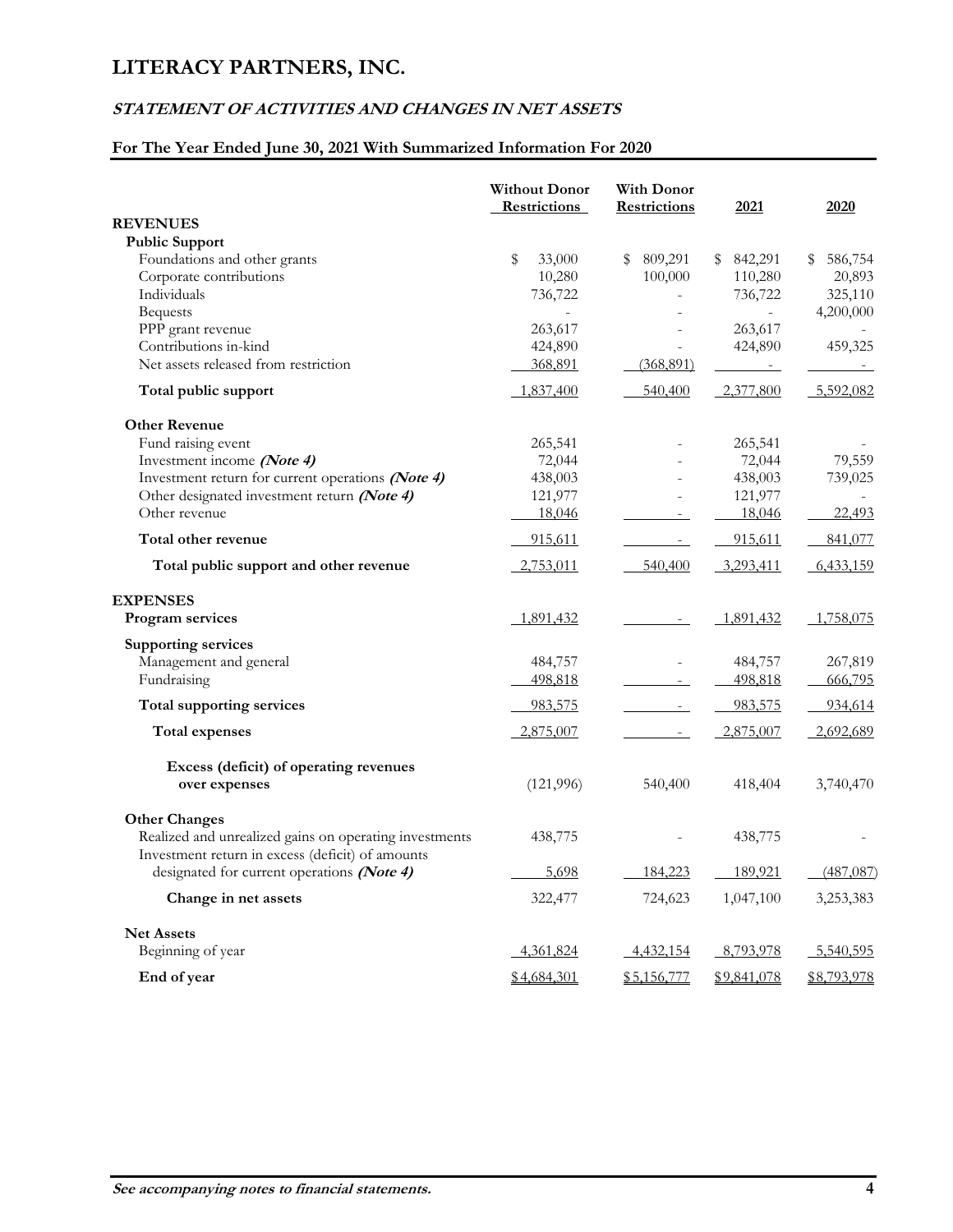## **STATEMENT OF FUNCTIONAL EXPENSES**

## **For The Year Ended June 30, 2021 With Summarized Information For 2020**

|                                                   | 2021                                               |                          |                            |                  |                                             | 2020                     |             |             |
|---------------------------------------------------|----------------------------------------------------|--------------------------|----------------------------|------------------|---------------------------------------------|--------------------------|-------------|-------------|
|                                                   | <b>Program Services</b><br><b>Support Services</b> |                          |                            |                  |                                             |                          |             |             |
|                                                   |                                                    | <b>Basic</b>             | Family                     |                  |                                             |                          |             |             |
|                                                   | Educational<br>Support                             | Educational<br>Centers   | Literacy<br><b>Centers</b> | Total<br>Program | <b>General And</b><br><b>Administrative</b> | <b>Fundraising</b>       | Total       | Total       |
| Salaries                                          | \$363,912                                          | \$240,723                | \$227,116                  | \$831,751        | \$269,650                                   | \$100,181                | \$1,201,582 | \$1,127,550 |
| Payroll taxes and benefits                        | 83,493                                             | 55,230                   | 52,108                     | 190,831          | 61,867                                      | 22,985                   | 275,683     | 284,471     |
| Contributions in-kind<br>Instruction and facility |                                                    | 28,240                   |                            | 28,240           |                                             |                          | 28,240      | 30,202      |
| <b>Books</b>                                      |                                                    | 46,475                   |                            | 46,475           |                                             |                          | 46,475      | 102,205     |
| Advertising and promotion                         | 295,289                                            |                          |                            | 295,289          |                                             |                          | 295,289     | 304,661     |
| Instructional and testing materials               |                                                    | 1,918                    | 26                         | 1,944            |                                             | $\overline{\phantom{a}}$ | 1,944       | 1,315       |
| Occupancy                                         | 67,264                                             | 44,494                   | 41,979                     | 153,737          | 49,841                                      | 18,517                   | 222,095     | 186,202     |
| Telephone                                         | 4,777                                              | 3,160                    | 2,981                      | 10,918           | 3,540                                       | 1,315                    | 15,773      | 3,241       |
| Printing/postage                                  | 4,237                                              | 2,988                    | 8,017                      | 15,242           | 1,070                                       | 6,609                    | 22,921      | 15,400      |
| Office supplies and equipment                     | 11,132                                             | 5,077                    | 9,577                      | 25,786           | 4,128                                       | 7,350                    | 37,264      | 40,121      |
| Travel and conferences                            | 127                                                |                          |                            | 127              | 10                                          | 752                      | 889         | 20,908      |
| Professional fees                                 | 2,373                                              | 28,581                   | 74,179                     | 105,133          | 42,695                                      | 12,117                   | 159,945     | 159,870     |
| Fund-raising/special events                       |                                                    | $\overline{\phantom{a}}$ | $\sim$                     | $\sim$           |                                             | 136,905                  | 136,905     | 90,802      |
| Insurance                                         | 6,178                                              | 4,087                    | 3,856                      | 14,121           | 4,578                                       | 1,701                    | 20,400      | 19,303      |
| Consultants/outside services                      | 23,882                                             | 11,579                   | 70,509                     | 105,970          | 6,256                                       | 156,250                  | 268,476     | 176,859     |
| Computer expenses                                 | 6,999                                              | 4,630                    | 4,368                      | 15,997           | 5,186                                       | 1,927                    | 23,110      | 22,374      |
| Miscellaneous                                     | 7,484                                              | 7,509                    | 2,648                      | 17,641           | 25,487                                      | 28,327                   | 71,455      | 57,981      |
| Depreciation                                      | 14,101                                             | 9,328                    | 8,801                      | 32,230           | 10,449                                      | 3,882                    | 46,561      | 49,224      |
| Total Expenses - 2021                             | \$891.248                                          | \$494,019                | \$506,165                  | \$1,891,432      | \$484,757                                   | \$498,818                | \$2,875,007 |             |
| <b>Total Expenses - 2020</b>                      | \$722,698                                          | \$881,158                | \$154,219                  | \$1,758,075      | \$267,819                                   | \$666,795                |             | \$2,692,689 |

**See accompanying notes to financial statements.**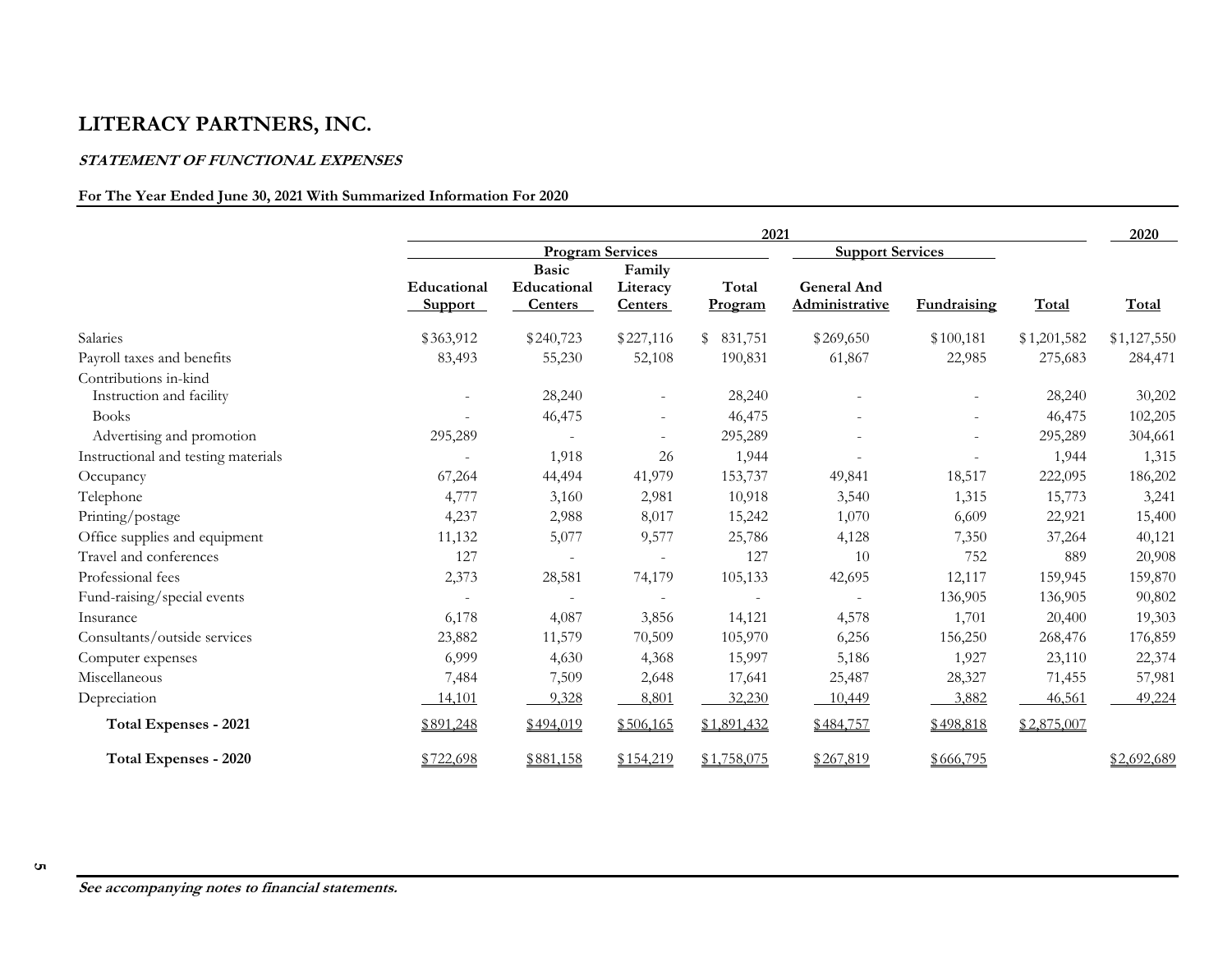## **STATEMENT OF CASH FLOWS**

## **June 30, 2021 And 2020**

|                                                      | 2021          | 2020         |
|------------------------------------------------------|---------------|--------------|
| CASH FLOWS FROM OPERATING ACTIVITIES                 |               |              |
| Change in net assets                                 | \$1,047,100   | \$3,253,383  |
| Adjustments to reconcile change in net assets to     |               |              |
| net cash provided by (used for) operating activities |               |              |
| Depreciation                                         | 46,561        | 49,202       |
| Realized and unrealized gains on investments         | (1, 117, 187) | (251, 527)   |
| (Increase) decrease in current assets                |               |              |
| Accounts receivable and other assets                 | (187, 808)    | (13, 184)    |
| Prepaid expenses                                     | 846           | (138, 318)   |
| Inventory                                            | (54, 886)     | (22, 258)    |
| Increase (decrease) in liabilities                   |               |              |
| Accounts payable and accrued expenses                | 10,839        | (22, 398)    |
| Deferred rent                                        | 9,737         | 31,133       |
| Deferred revenue                                     |               | 457,129      |
| Refundable advance                                   | (49,692)      | 263,617      |
| Net cash provided by (used for) operating activities | (294, 490)    | 3,606,779    |
| CASH FLOWS FROM INVESTING ACTIVITIES                 |               |              |
| Proceeds from sale of investments                    | 2,182,741     | 1,737,164    |
| Purchase of investments                              | (1,771,114)   | (5,308,204)  |
| Purchase of furniture, fixtures and equipment        | (12, 267)     | (10, 867)    |
| Net cash provided by (used for) investing activities | 399,360       | (3,581,907)  |
| CASH FLOWS FROM FINANCING ACTIVITIES                 |               |              |
| Repayment of capital lease                           | (32, 736)     | (29, 374)    |
| Net cash used for financing activities               | (32, 736)     | (29, 374)    |
| Net increase (decrease) in cash                      | 72,134        | (4,502)      |
| <b>CASH</b>                                          |               |              |
| Beginning of year                                    | 521,911       | 526,413      |
| End of year                                          | 594,045       | 521,911      |
| SUPPLEMENTAL DISCLOSURE                              |               |              |
| Interest paid                                        | 14,015<br>S   | 17,379<br>\$ |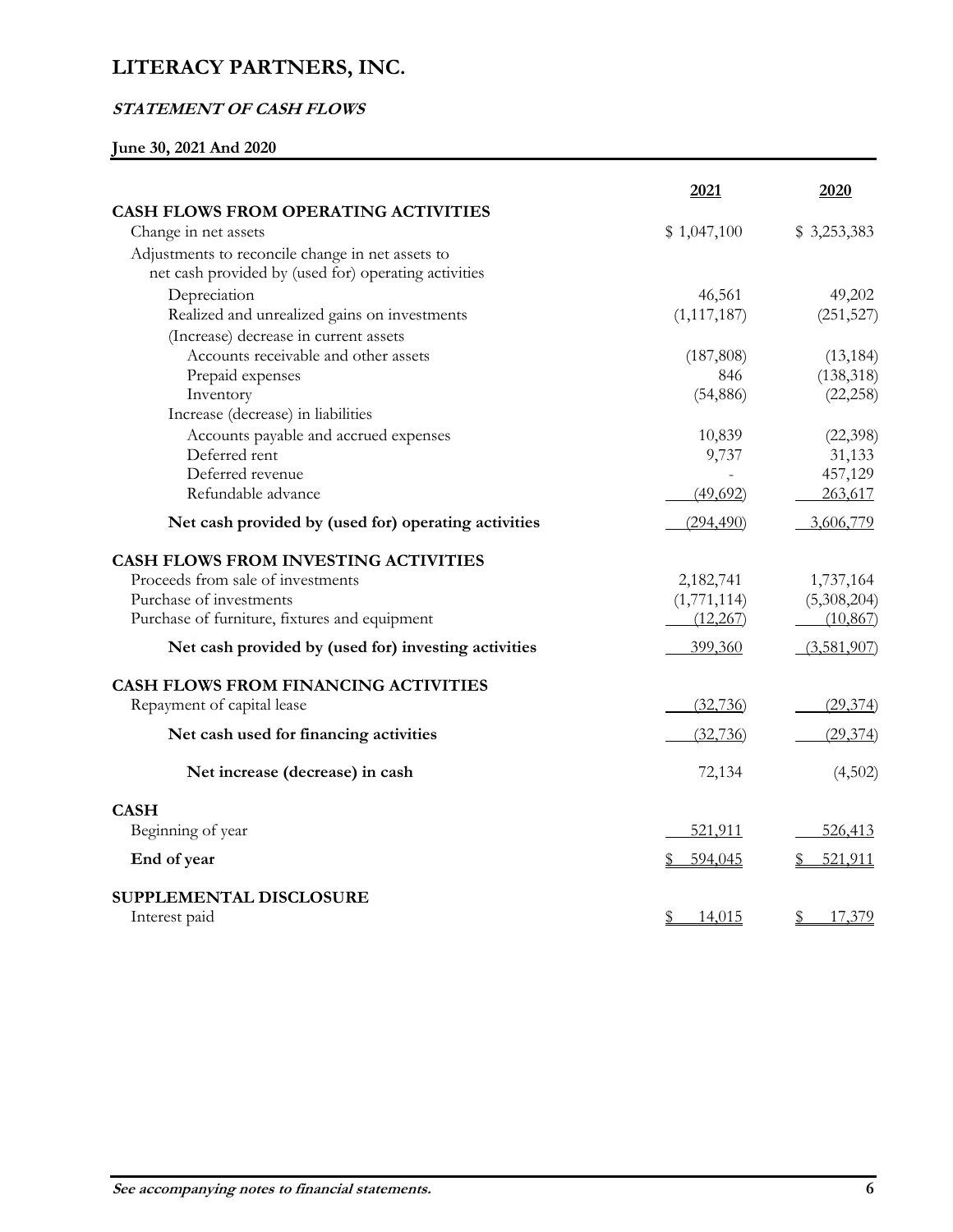## **NOTES TO FINANCIAL STATEMENTS**

**June 30, 2021 And 2020**

#### **(1) ORGANIZATION**

#### **ORGANIZATION**

Literacy Partners, Inc. (the **"Organization"**) believes that the ability to read is an essential element of an enriched and fulfilling life. Their high quality, community-based literacy programs in New York City empower adults to reach their full potential as individuals, parents and citizens.

## **TAX EXEMPT STATUS**

The Organization is incorporated as a not-for-profit organization and is exempt from federal income taxes under Section 501(c)(3) of the Internal Revenue Code and from state and local taxes under comparable laws.

Management has reviewed the tax positions for each of the open tax years (2017 – 2019) or expected to be taken in the Organization's 2020 tax return and has concluded that there are no significant uncertain tax positions that would require recognition in the financial statements.

## **(2) SUMMARY OF SIGNIFICANT ACCOUNTING POLICIES**

## **ACCRUAL BASIS OF ACCOUNTING**

The accompanying consolidated financial statements of the Organization have been prepared on the accrual basis of accounting and conform to generally accepted accounting principles as applicable to notfor-profit organizations.

## **ACCOUNTING ESTIMATES**

The preparation of financial statements in conformity with accounting principles generally accepted in the United States of America requires management to make estimates and assumptions that affect the reported amounts of assets, liabilities, revenues and expenses, as well as the disclosure of contingent assets and liabilities. Actual results could differ from those estimates.

## **FUNCTIONAL ALLOCATION OF EXPENSES**

The financial statements report certain categories of expenses that are attributable to more than one program or supporting function. These expenses require allocation on a reasonable basis that is consistently applied. The Organization's payroll, taxes and benefit expenses are allocated based on analysis of time and effort, while other costs are charged directly to the program or department in which the expense was incurred.

## **CONCENTRATION OF CREDIT RISK**

The Organization occasionally maintains deposits in excess of federally insured limits. Accounting Standards Codification **("ASC")** 825, **"Financial Instruments"** identifies these items as a concentration of credit risk requiring disclosure, regardless of the degree of risk. The risk is managed by monitoring the financial institutions in which deposits are made.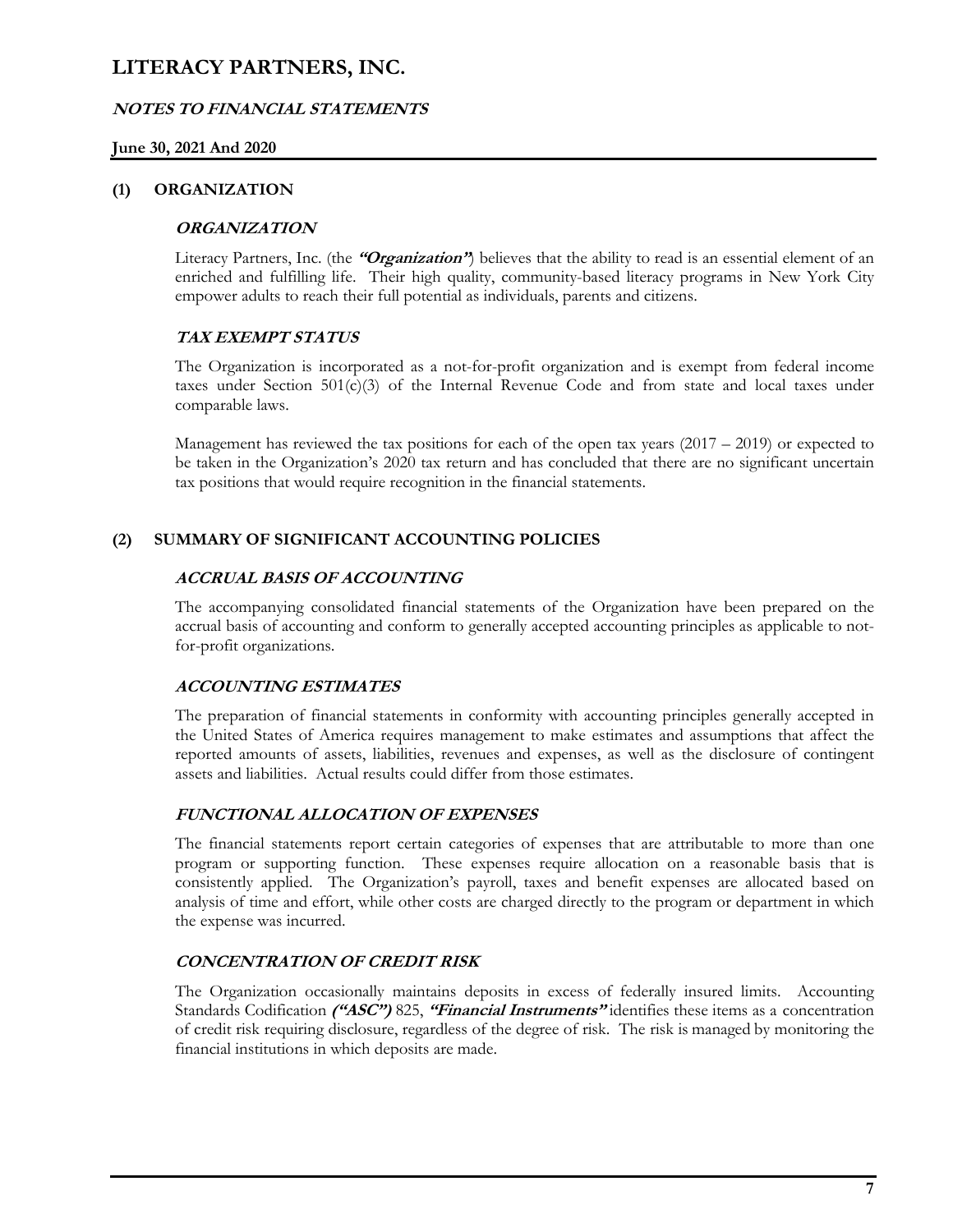## **NOTES TO FINANCIAL STATEMENTS – (Continued)**

**June 30, 2021 And 2020**

## **NET ASSETS**

The net assets of the Organization and changes therein are classified and reported as follows:

- **Without Donor Restrictions:** Net assets that are not subject to donor-imposed stipulations and that may be expendable for any purpose associated with the principal mission of the Organization.
- **With Donor Restrictions:** Net assets subject to donor-imposed restrictions that will be met either by actions of the Organization or the passage of time. Items that affect this net asset category are gifts for which donor-imposed restrictions have not been met in the year of receipt, including gifts; pledges; and investment returns on "true" endowment funds. Expirations of restrictions of net assets with donor restrictions are reported as net assets released from restriction.

Also included in this category are net assets subject to donor-imposed restrictions to be maintained permanently by the Organization, including gifts wherein donors stipulate that the corpus of the gift be held in perpetuity (primarily gifts for endowment) and that only the income be made available for operations or other purposes.

## **REVENUE RECOGNITION**

The Organization recognizes contributions when cash, securities or other assets, and unconditional promise to give, or a notification of a beneficial interest is received. Conditional contributions include donor-imposed conditions with one or more barriers that must be overcome before the Organization is entitled to the assets transferred or promised and there is a right of return to the contributor for assets transferred or a right of release of the promisor from its obligation to transfer assets. The Organization recognizes the contribution when the conditions are substantially met or explicitly waived. Unconditional contributions are classified as without donor restrictions unless there are donor stipulations that limit the use of the donated assets. When a donor restriction expires, that is, when a stipulated time restriction ends or purpose of the restriction is accomplished, net assets with donor restrictions are then classified to net assets without donor restrictions and reported in the statement of activities as "**net assets released from restrictions.**" The Organization records unconditional promises to give (pledges) as a receivable and revenue in the year pledged. As of June 30, 2021 and 2020, all pledges are due within one year.

## **CONTRIBUTIONS IN-KIND**

A substantial number of volunteers have made significant contributions of their time to tutor students participating in the Organization's programs. These donated services are a significant and integral part of the efforts of the Organization and would have to be performed by salaried personnel if the services had not been donated. The estimated fair value of the instructional hours is reported as support and a corresponding expense in the statement of activities. The fair value of such services is computed using the annual number of hours contributed multiplied by the hourly rate that would be paid if such services were to be performed by salaried personnel. The Organization occupies, without charge, various sites located throughout the city that are used for program operations. The estimated fair value of the rentals is reported as support and expense. The fair value of the rentals are computed by using various factors such as the estimated square feet and space occupied, the number of annual hours the site is used and the rent that would be paid if such facilities were not donated.

The Organization also receives donated books, which are used in its programs and the value of these materials were recorded as program expenditures.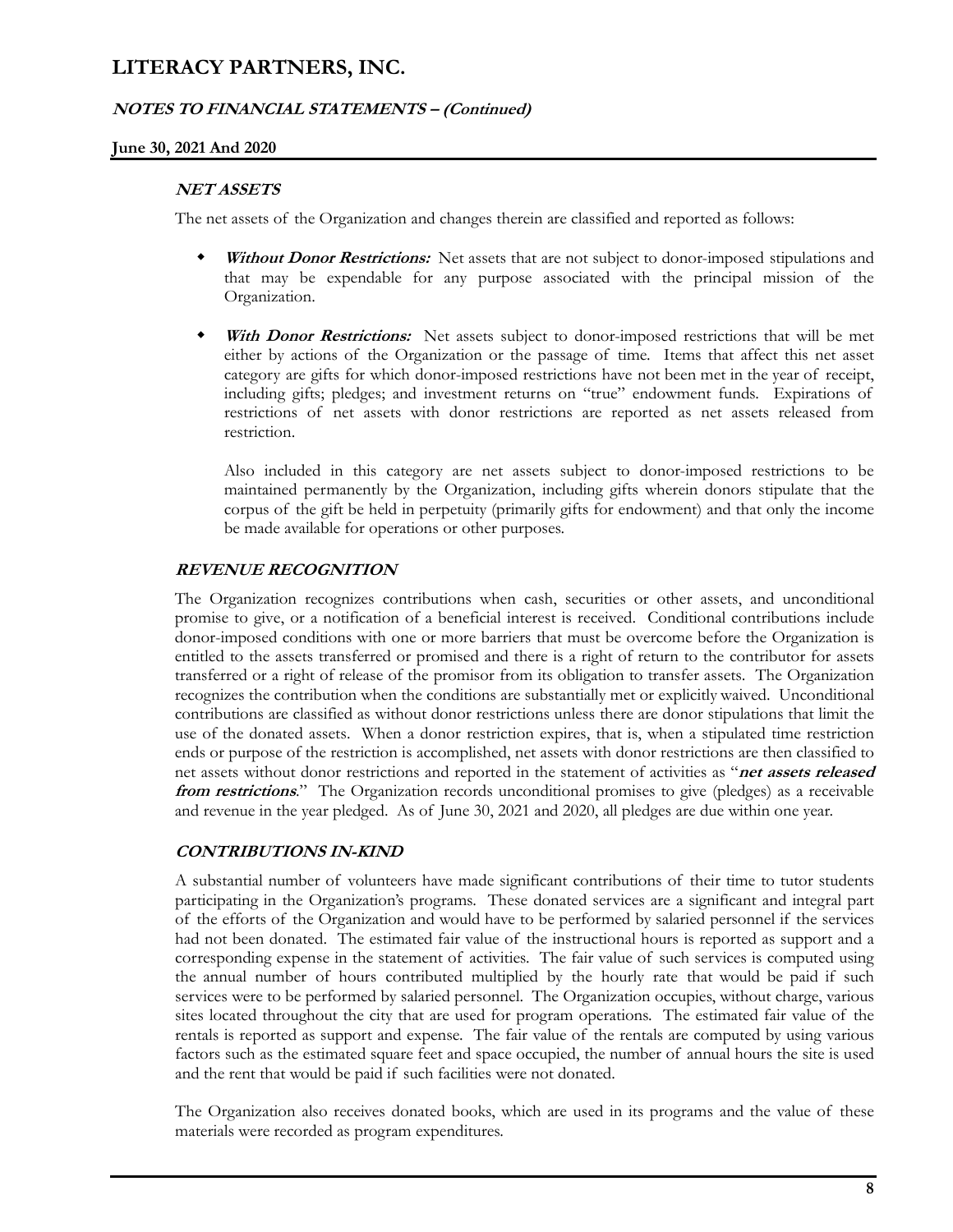## **NOTES TO FINANCIAL STATEMENTS – (Continued)**

## **June 30, 2021 And 2020**

In 2021, the Organization received donated airtime throughout the month of June in connection with the La Fuerza De Familias, father-focused PSA campaign. The program included approximately 2,400 airings, was shown on over 400 outlets across the United States and was viewed by approximately 3.9 million people. The donated ad time, valued at \$295,289, is included contributions in-kind on the statement of activities and changes and net assets. The program will continue into fiscal 2022.

## **INVESTMENTS**

Investments are reported at their fair values, with gains and losses, included in the accompanying statements of activities. Net investment income is recorded as unrestricted unless specifically restricted by the donors. Contributions of marketable securities are recorded at their market values at the dates of donation.

Investments also include alternative investment in hedge funds whose underlying investments are comprised of other funds, partnerships and trusts. These funds invest in securities and other investments that include both publicly traded investments as well as other investments that do not have readily ascertainable market values. Certain of these investments also are subject to withdrawal restrictions. The general partners of these limited partnerships and other funds that hold investments which do not have readily ascertainable market values provide valuations based on a variety of factors including comparable investments in transactions and operating performance of the underlying companies. The limited partnerships that invest in these other funds use the prices provided by these general managers. The Organization's management may consider other factors in assessing fair value of these investments.

Due to the level of risk associated with certain of these investments, it is possible that changes in the values of investment securities could occur in the near term and that such changes could affect the investment balances.

## **EQUIPMENT**

Equipment is recorded at cost less accumulated depreciation. Depreciation is provided on the straightline basis over the estimated useful lives of the assets, generally five years.

## **PRIOR YEAR INFORMATION**

The financial statements include certain prior-year summarized comparative information in total, but not by net asset class. Such information does not include sufficient detail to constitute a presentation in conformity with generally accepted accounting principles. Accordingly, such information should be read in conjunction with the Organization's audited financial statements for the year ended June 30, 2020, from which the summarized information was derived.

## **RECLASSIFICATIONS**

Certain reclassifications were made to the 2020 financial statements to conform to the 2021 presentation.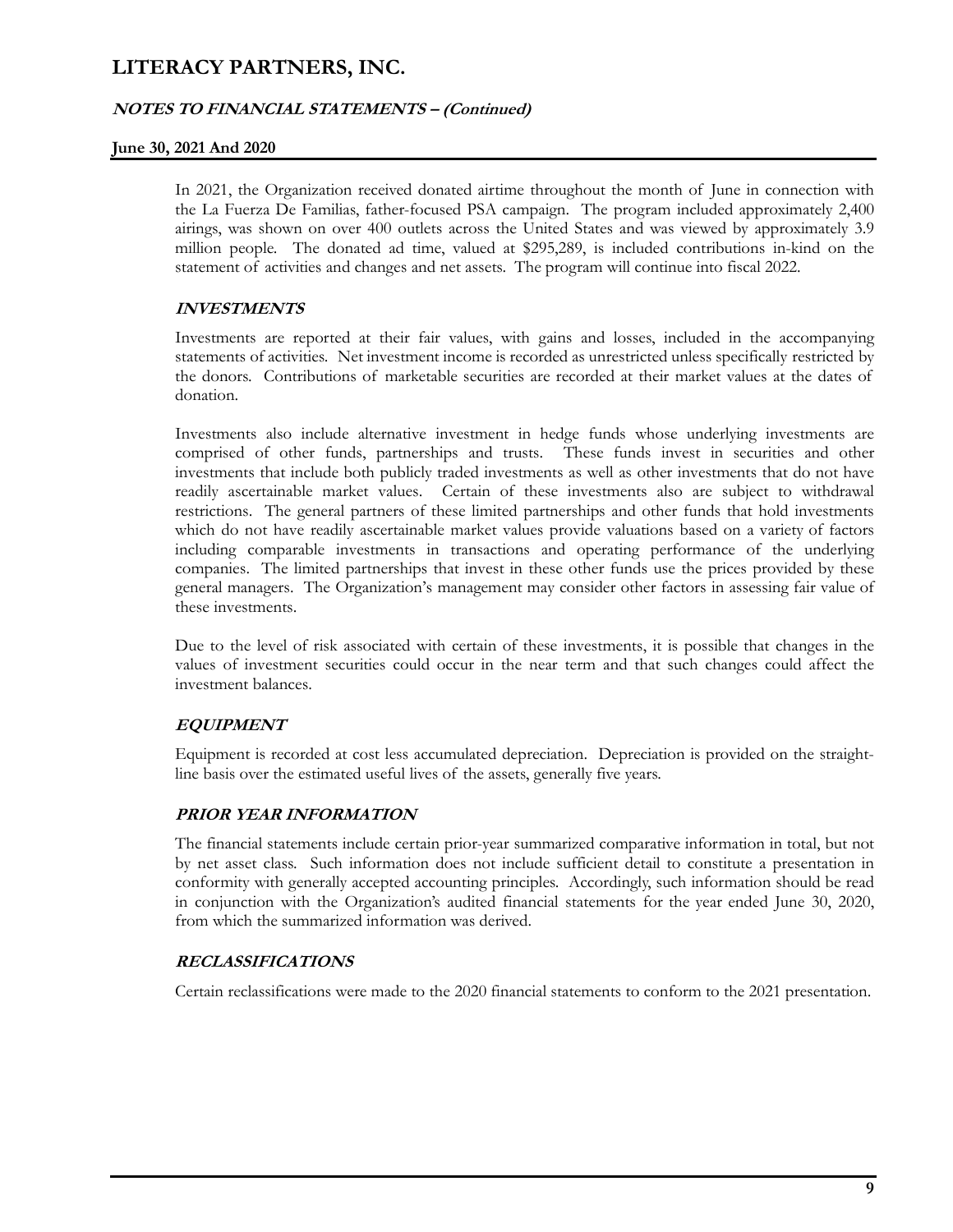## **NOTES TO FINANCIAL STATEMENTS – (Continued)**

#### **June 30, 2021 And 2020**

## **ACCOUNTING PRONOUNCEMENTS - ADOPTED**

In May 2014, the Financial Accounting Standards Board (FASB) issued Accounting Standards Update (ASU) 2014-09, *Revenue from Contracts with Customers* (Topic 606) (ASU 2014-09). The ASU establishes a comprehensive revenue recognition standard for virtually all industries under generally accepted accounting principles in the United States (U.S. GAAP) including those that previously followed industry-specific guidance. The guidance states that an entity should recognize revenue to depict the transfer of promised goods or services to customers in an amount that reflects the consideration to which the entity expects to be entitled in exchange for those goods or services. The FASB issued ASU 2015-14 in August 2015 that deferred the effective date of ASU 2014-09 to fiscal years beginning after December 15, 2018, then further issued ASU 2020-05 in June of 2020 delaying implementation by another year to fiscal years beginning after December 15, 2019. ASU 2014-09 was implemented in fiscal 2021 and did not have a material effect on the financial statements

## **NEW ACCOUNTING PRONOUNCEMENTS NOT YET ADOPTED**

In 2016, the FASB issued ASU 2016-02, *Leases* (Topic 842). The ASU changes the accounting treatment for operating leases by recognizing a lease asset and lease liability at the present value of the lease payments in the statement of financial position and disclosing key information about leasing arrangements. The FASB issued ASU 2020-05 in June of 2020 that deferred the effective date of ASU 2016-02 by a year thus the effective date is for fiscal years beginning after December 15, 2021. Early adoption is permitted. The ASU should be applied at the beginning of the earliest period presented using a modified retrospective approach. The Organization plans to adopt the new ASU at the required implementation date.

## **(3) GRANTS RECEIVABLE**

Grants receivable are due as follows at June 30:

|                                 | 2021      | 2020     |
|---------------------------------|-----------|----------|
| Receivable in one year          | \$125,000 | \$30,606 |
| Receivable in one to five years | 150,000   |          |
| Total grants receivable         | \$275,000 | \$30,606 |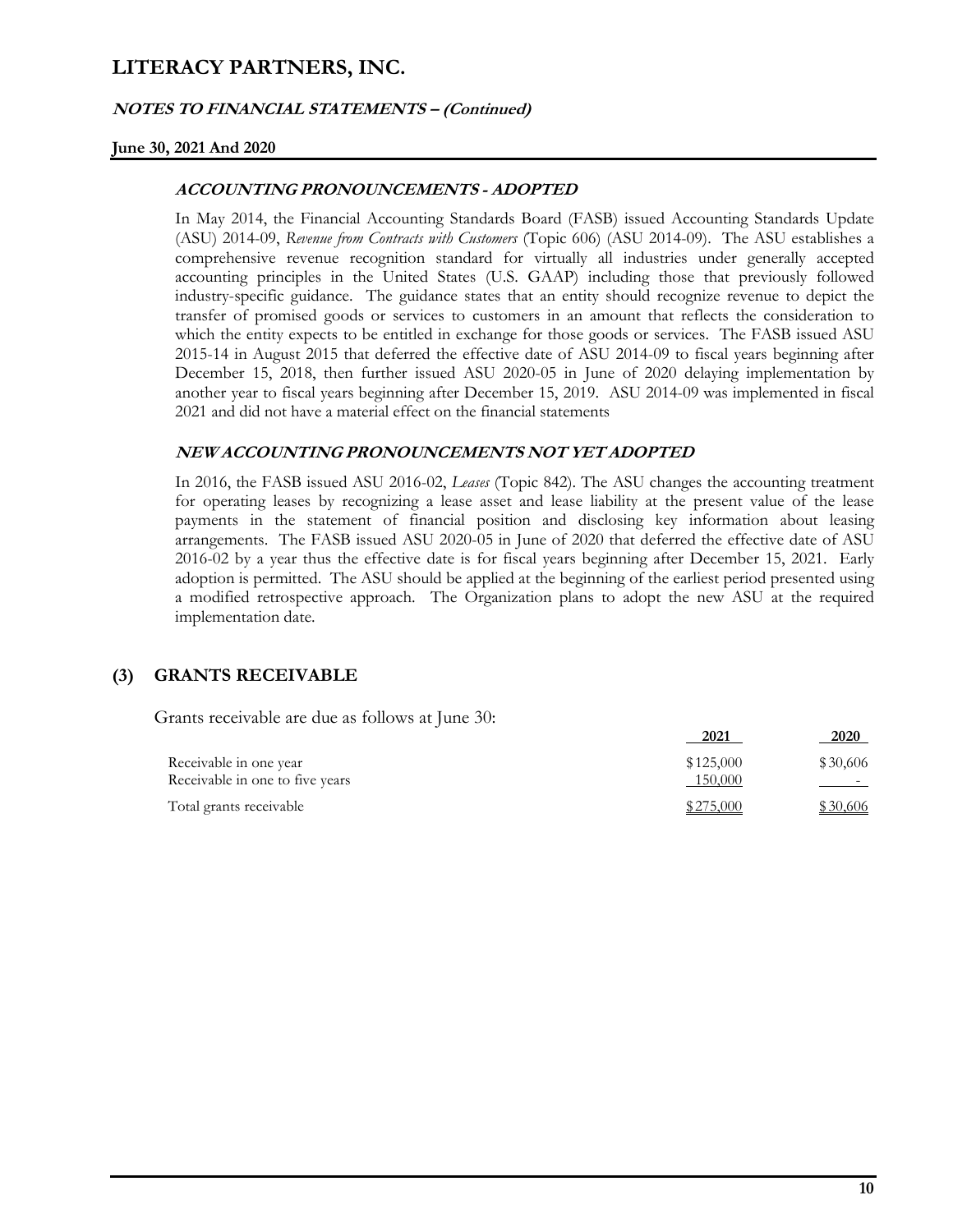## **NOTES TO FINANCIAL STATEMENTS – (Continued)**

**June 30, 2021 And 2020**

## **(4) INVESTMENTS**

The following is a summary of the Organization's investments at June 30, 2021 and 2020.

|                            |             | 2021          |             | 2020        |
|----------------------------|-------------|---------------|-------------|-------------|
|                            | Cost        | Market        | <b>Cost</b> | Market      |
| Cash and Cash Equivalents  | 457,579     | 457,579<br>\$ | \$2,556,414 | \$2,556,414 |
| Common Stock               | 1,966,385   | 2,761,513     | 2,031,471   | 2,232,223   |
| Structured Products-Equity | 633,000     | 628,791       | 200,000     | 185,500     |
| Hedge Funds                | 262,172     | 270,136       | 244,800     | 238,919     |
| Mutual Funds and EFTs      |             |               |             |             |
| Equity                     | 900,288     | 1,185,944     | 542,402     | 554,995     |
| Fixed Income               | 3.970,969   | 4,125,965     | 2,792,575   | 2,956,317   |
|                            | \$8.190.393 | \$9,429,928   | \$8.367.662 | \$8.724.368 |

At June 30, 2021 and 2020, unrealized gains were \$1,239,535 and \$356,706, respectively.

Total return on investments for the year ended June 30, 2021 and 2020 was as follows:

|                                             | 2021          | 2020        |
|---------------------------------------------|---------------|-------------|
| Investment income (net of management fees   |               |             |
| of \$55,765 and \$39,083, respectively)     | \$<br>143,533 | 79,970<br>S |
| Realized and unrealized gains               | 1.117.187     | 251,527     |
|                                             | -260.720      | 331.497     |
| Investment return was allocable as follows: |               |             |
| Non-endowment net assets                    | \$<br>632,796 | 79,559<br>S |
| Endowment net assets                        | 627,924       | 251,938     |
|                                             | 1,260,720     | \$ 331,497  |

The Organization uses the total return concept for Endowment Fund income. Under this concept, endowment income to be distributed based on the approval of the board of directors using the average market values of the endowment assets of the prior three years. Total endowment income distributed for operations amounted to \$438,003 and \$739,025 for 2021 and 2020, respectively.

In addition to the endowment distribution, for the year ended June 30, 2021, the Organization approved distributions from its non-endowment investment income for current operations in the amount of \$121,977.

The following schedule summarizes the investment return of the endowment funds and its classification in the statement of activities:

|                                                                                       | Without<br>Donor<br><b>Restrictions</b> | With<br>Donor<br><b>Restrictions</b> | June 30,<br>2021<br>Total | June 30,<br>2020<br>Total |
|---------------------------------------------------------------------------------------|-----------------------------------------|--------------------------------------|---------------------------|---------------------------|
| Total return on investments                                                           | 18,838<br>\$                            | \$609,086                            | \$627,924                 | \$251,938                 |
| Investment return designated for current<br>operations                                | (13, 140)                               | (424, 863)                           | (438,003)                 | 739,025)                  |
| Investment return in excess (deficit) of<br>amounts designated for current operations | 5.698                                   | .84.223                              | 189.921                   | \$ (487.087               |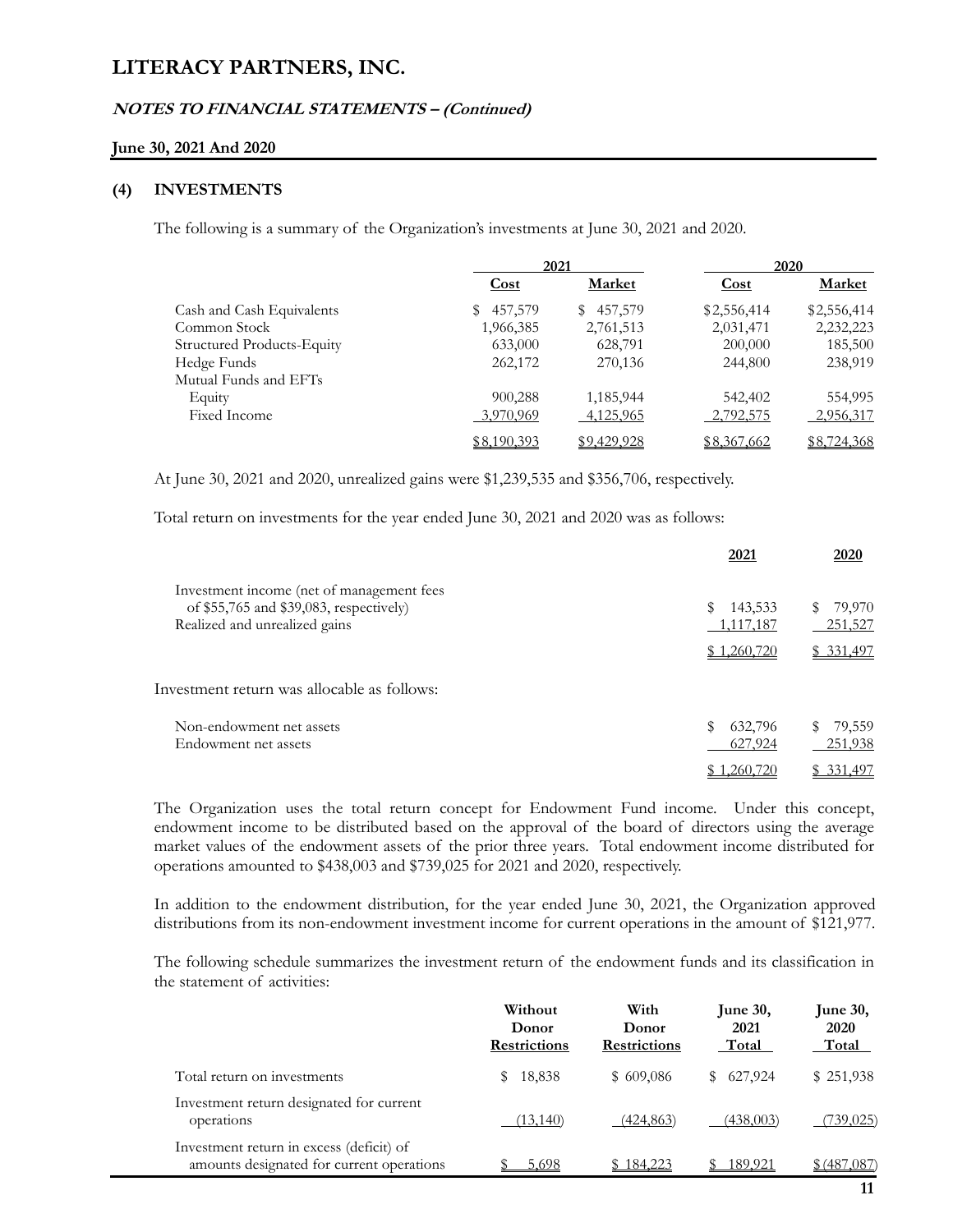## **NOTES TO FINANCIAL STATEMENTS – (Continued)**

## **June 30, 2021 And 2020**

The Organization utilized various methods to measure the fair value of its investments on a recurring basis. Generally accepted accounting principles establish a hierarchy that prioritizes inputs to valuation methods. The three levels of inputs are described below:

- Level 1 Unadjusted quoted prices in active markets for identical assets or liabilities that the Organization has the ability to access.
- Level 2 Observable inputs other than quoted prices included in Level 1 that are observable for the asset or liability, either directly or indirectly. These inputs may include quoted prices for the identical instrument on an inactive market, prices for similar instruments, interest rates, prepayment speeds, credit risk, yield curves, default rates and similar data.
- Level 3 Unobservable inputs for the asset or liability, to the extent relevant observable inputs are not available, representing Organization's own assumptions about the assumptions a market participant would use in valuing the asset or liability, and would be based on the best information available.

The inputs methodology used for valuing securities are not necessarily an indication of the risk associated with investing in those securities.

The summary of inputs used to value the Organization's investments as of June 30, 2021 and 2020 are as follows:

|                                         |                      |                                    | 2021                                                    |                                                         |
|-----------------------------------------|----------------------|------------------------------------|---------------------------------------------------------|---------------------------------------------------------|
|                                         | Total                | Level 1<br><b>Quoted</b><br>Prices | Level 2<br>Other<br>Significant<br>Observable<br>Inputs | Level 3<br>Significant<br>Unobservable<br><u>Inputs</u> |
| Money Markets                           | 457,579              | 457,579<br>S.                      | \$                                                      | \$                                                      |
| Common Stocks                           | 2,761,513            | 2,761,513                          |                                                         |                                                         |
| Structured Products - Equity            | 628,791              |                                    | 628,791                                                 |                                                         |
| Mutual Funds                            |                      |                                    |                                                         |                                                         |
| Equity                                  | 1,185,944            | 1,185,944                          |                                                         |                                                         |
| Fixed Income                            | 4,125,965            | 4,125,965                          |                                                         |                                                         |
| Hedge Funds reported at Net Asset Value | 9,159,792<br>270,136 | \$8,531,001                        | \$628.791                                               |                                                         |
|                                         | \$9,429,928          |                                    |                                                         |                                                         |

|                                         |                                     |                                    | 2020                                                           |                                                  |
|-----------------------------------------|-------------------------------------|------------------------------------|----------------------------------------------------------------|--------------------------------------------------|
|                                         | Total                               | Level 1<br><b>Quoted</b><br>Prices | Level 2<br>Other<br>Significant<br><b>Observable</b><br>Inputs | Level 3<br>Significant<br>Unobservable<br>Inputs |
| Money Markets                           | \$2,556,414                         | \$2,556,414                        | \$                                                             | \$                                               |
| Common Stocks                           | 2,232,223                           | 2,232,223                          |                                                                |                                                  |
| Structured Products - Equity            | 185,500                             |                                    | 185,500                                                        |                                                  |
| Mutual Funds                            |                                     |                                    |                                                                |                                                  |
| Equity                                  | 554,995                             | 554,995                            |                                                                |                                                  |
| Fixed Income                            | 2,956,317                           | 2,956,317                          |                                                                |                                                  |
| Hedge Funds reported at Net Asset Value | 8,485,449<br>238,919<br>\$8,724,368 | \$8,485,449                        | \$185,500                                                      |                                                  |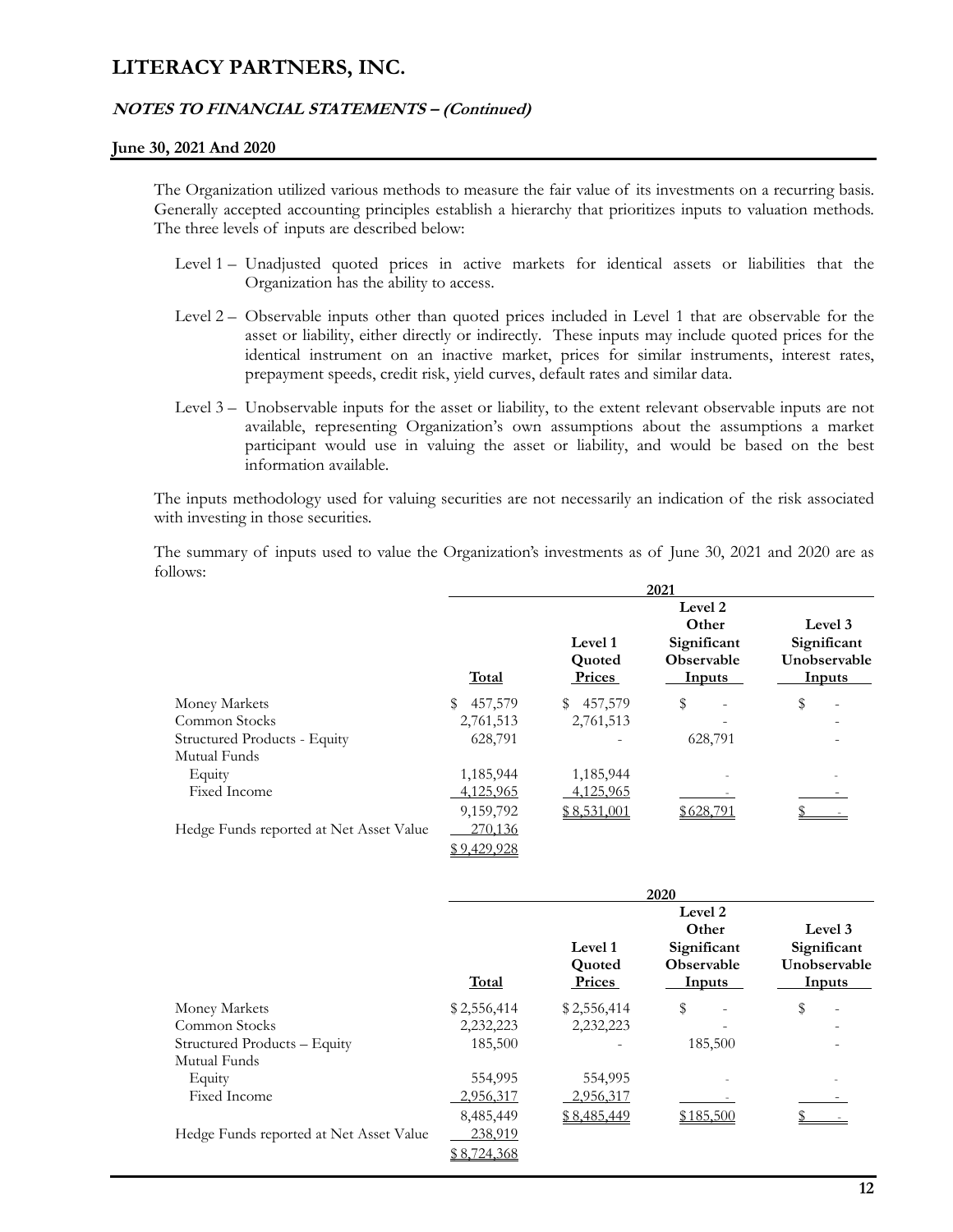## **NOTES TO FINANCIAL STATEMENTS – (Continued)**

#### **June 30, 2021 And 2020**

#### **(5) COMMITMENTS AND CONTINGENCIES**

#### **COMMITMENTS**

## **LEASE COMMITMENTS**

The Organization has a lease agreement expiring January 31, 2026. The Organization received four months of free rent in connection with the signing of this lease, and as such, rental payments required under this lease are reported as rent expense on a straight-line basis over the term of the lease. As of June 30, 2021 and 2020, \$159,914 and \$150,177 have been recorded as deferred rent, respectively. Rent expense for the years ended June 30, 2021 and 2020 amounted to approximately \$199,000 and \$158,000, respectively, net of sublease rental income of approximately \$21,000 and \$48,000.

Future minimum rental commitments (exclusive of electricity and real estate taxes), under all noncancelable operating leases at June 30, 2021 are as follows:

#### **Fiscal Year**

| 2022 | \$256,100 |
|------|-----------|
| 2023 | 247,900   |
| 2024 | 239,900   |
| 2025 | 247,100   |
| 2026 | 168,900   |
|      | \$1159900 |

#### **EQUIPMENT LEASES**

The Organization leases office equipment under a non-cancelable operating lease commitment expiring in 2023. Total rent expense on office equipment amounted to \$22,144 and \$19,256 in 2021 and 2020, respectively. The approximate minimal annual rental commitments, under all noncancelable leases with terms of one year or more for the periods set forth below, are as follows:

#### **Fiscal Year**

| 2022<br>2023 | \$20,600           |
|--------------|--------------------|
|              | 15,450<br>\$36,050 |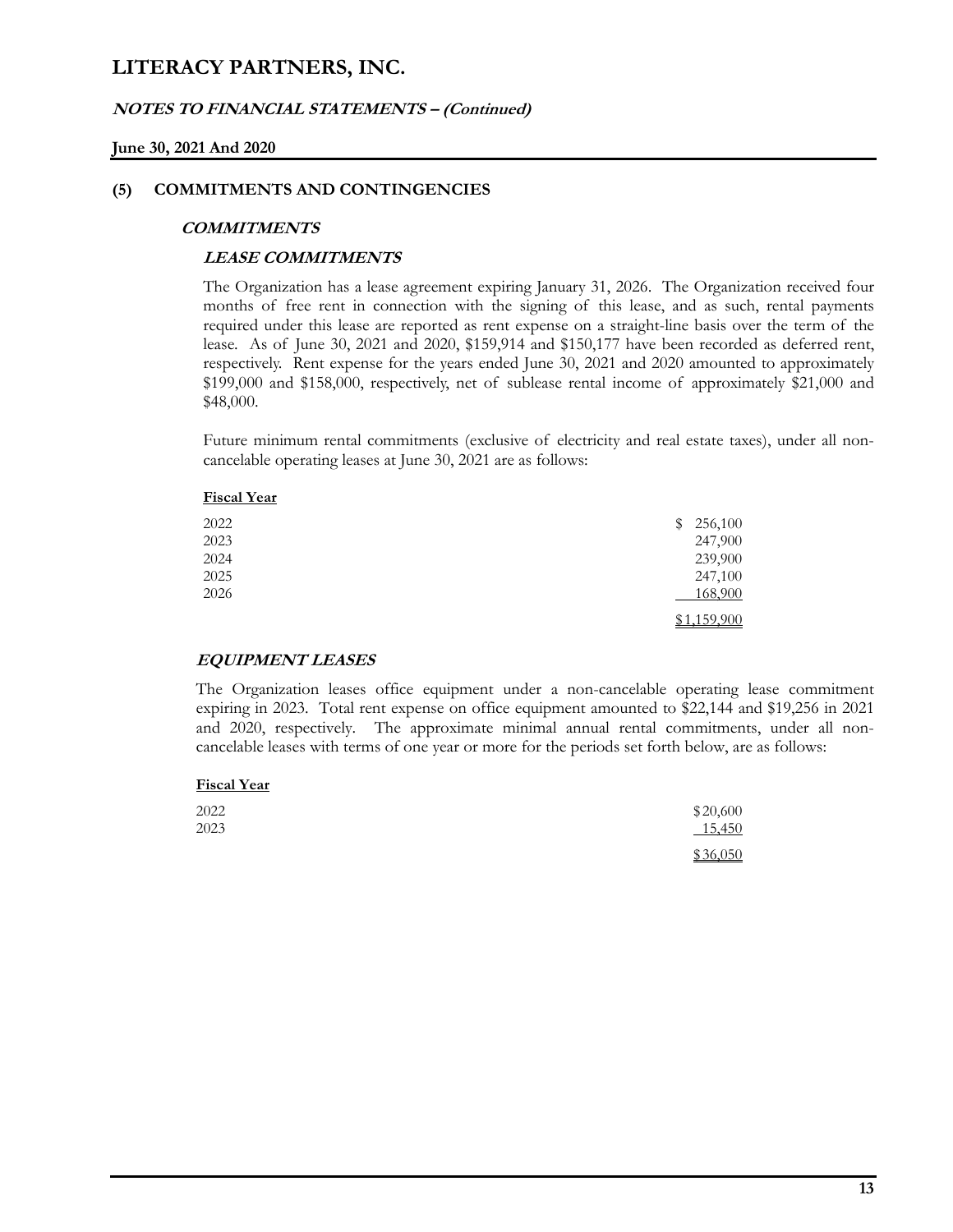## **NOTES TO FINANCIAL STATEMENTS – (Continued)**

#### **June 30, 2021 And 2020**

## **(6) CAPITAL LEASE OBLIGATIONS**

The Organization entered into a capital lease agreement in October 2018 for the purchase of a phone system. The lease calls for 63 monthly payments of \$3,896.

The related phone system is included with equipment at a cost of \$186,318 with accumulated depreciation of \$93,159 and \$55,895 at June 30, 2021 and 2020, respectively. For the years ended June 30, 2021 and 2020, total interest expense incurred under the lease was \$14,015 and \$17,379, respectively. Future minimum lease payments under these capital leases together with present value of the net minimum lease payments at June 30, 2021 are as follows:

| <u>Years Ended June 30,</u>             | <b>Amount</b> |
|-----------------------------------------|---------------|
| 2022                                    | \$46,752      |
| 2023                                    | 46,752        |
| 2024                                    | 35,064        |
|                                         | 128,568       |
| Less: Amount representing interest      | (17,895)      |
| Present value of minimum lease payments | \$110.673     |

## **(7) NET ASSETS**

Net assets with donor restrictions at June 30, 2021 and 2020 are as follows:

|                                              |   | 2021       | 2020        |
|----------------------------------------------|---|------------|-------------|
| Subject to expenditure for a special purpose |   |            |             |
| Literacy programs                            | S | 751,950    | 211,550     |
| Subject to the passage of time               |   |            |             |
| Accumulated deficit on endowment             |   | (856, 275) | (1,040,498) |
|                                              |   | (104, 325) | (828, 948)  |
| Perpetual in nature:                         |   |            |             |
| The Liz Smith Adult Literacy Fund            |   | 5,261,102  | 5,261,102   |
| Total net assets with donor restrictions     |   | \$5156     | \$4.432.154 |

#### **ENDOWMENT FUNDS**

The Organization's endowment fund consists of both donor-restricted endowment funds and funds designated by the Board to function as endowments. As required by GAAP in the United States, net assets associated with endowment funds, including funds designated by the Organization to function as endowments, are classified and reported based upon the existence or absence of donor-imposed restrictions.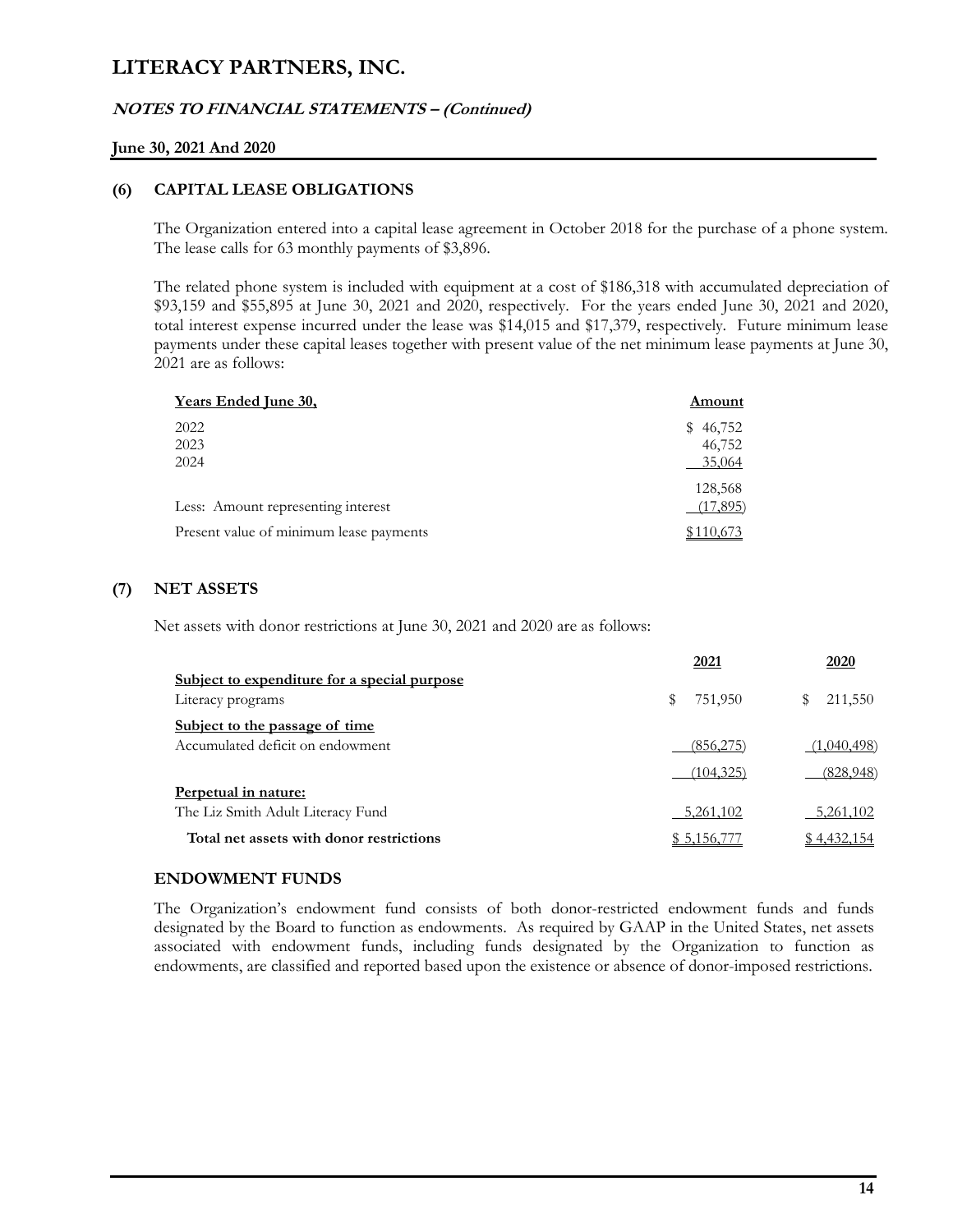## **NOTES TO FINANCIAL STATEMENTS – (Continued)**

#### **June 30, 2021 And 2020**

#### **INTERPRETATION OF RELEVANT LAW**

The Organization is incorporated in the state of New York, which has enacted the Uniform Prudent Management of Institutional Funds Act **("UPMIFA")**. UPMIFA governs donor restricted or permanently restricted endowment funds for not-for-profit corporations. The Organization has interpreted the applicable state standards and guidelines for the prudent management of an endowment fund as requiring the preservation of the fair value of the original gift as of the gift date of the endowment funds absent explicit donor stipulations to the contrary. As a result of this interpretation, the Organization classifies as net assets with donor restrictions (a) the original value of gifts donated to the permanent endowment; (b) the original value of subsequent gifts to the permanent endowment; and (c) accumulations to the permanent endowment made in accordance with the direction of the applicable donor gift instrument at the time the accumulation is added to the fund. The remaining portion of the donor-restricted endowment fund (i.e. the accumulated realized and unrealized gains/losses) that is not classified in permanently restricted net assets is classified as temporarily restricted net assets until those amounts are appropriated for expenditure by the Organization. The Organization considers the following factors in making a determination to appropriate or accumulate donor-restricted endowment funds:

- (1) The duration and preservation of the fund
- (2) The purposes of the Organization and the donor-restricted endowment fund
- (3) General economic conditions
- (4) The possible effect of inflation and deflation
- (5) The expected total return from income and the appreciation of investments
- (6) Other resources of the Organization
- (7) Where appropriate and circumstances would otherwise warrant, alternatives to expenditure of the endowment fund, giving due consideration to the effect that such alternatives may have on the institution.
- (8) The investment policies of the Organization

## **RETURN OBJECTIVES AND RISK PARAMETERS**

The total rate of return (net of fees) is expected to equal or exceed a passive investment in commonly quoted market indices (benchmarks) based on a long-term optimal asset allocation.

To satisfy its long-term rate-of-return objectives, the Organization relies on a total return strategy in which investment returns are achieved through both capital appreciation (realized and unrealized) and current yield (interest and dividends). The Organization targets a diversified asset allocation that places a greater emphasis on equity-based investments to achieve its long-term return objectives within prudent risk constraints.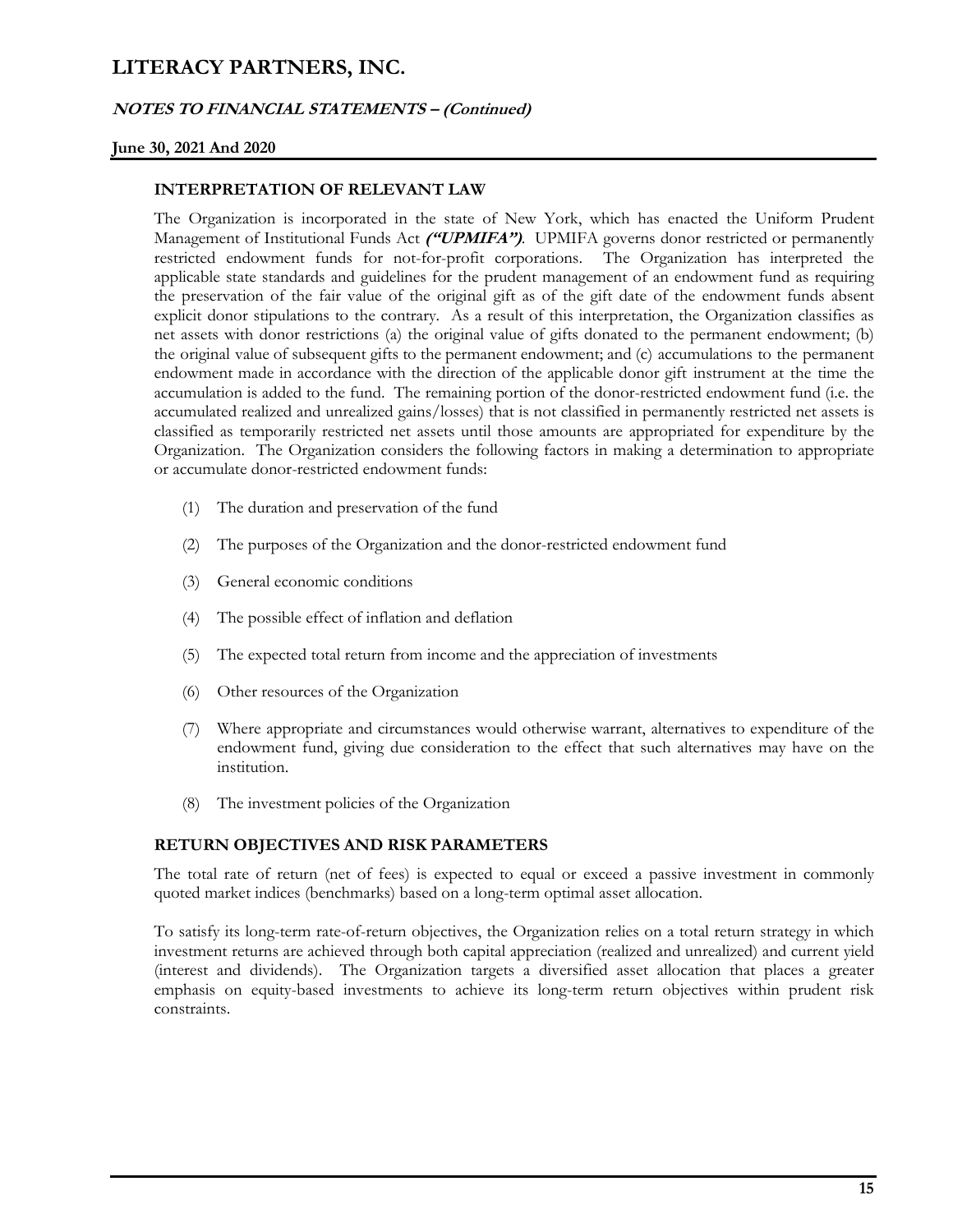## **NOTES TO FINANCIAL STATEMENTS – (Continued)**

#### **June 30, 2021 And 2020**

#### **SPENDING POLICY**

The Organization has a policy of appropriating for distributions of an approved percentage of its endowment funds' average fair value over the prior three years ending on March 31, of the preceding the fiscal year in which the distribution is planned. For the years ended June 30, 2021 and June 30, 2020, the approved distribution was 8% and 14%, respectively. These distributions reflect the Organization's need to reinvest in program for both program reach and revitalizing the donor community. While in recent years distributions have been high, the Organization believes that it will have a positive effect on its long-term sustainability.

## **UNDERWATER FUNDS**

From time to time, the fair value of assets associated with individual donor restricted endowment funds may fall below the level that the donor or state standards require the Organization to retain as a fund of perpetual duration. At June 30, 2021 and 2020, accumulated endowment deficits were \$856,275 and \$1,040,498, respectively, as a result of the Organization's distribution rate.

Endowment net asset composition by type of fund as of June 30, 2021 and 2020:

|                 |                                             | 2021                                     |                |
|-----------------|---------------------------------------------|------------------------------------------|----------------|
|                 | <b>Without Donor</b><br><b>Restrictions</b> | <b>With Donor</b><br><b>Restrictions</b> | Total          |
| Endowment funds | \$139,868                                   | \$4,404,827                              | \$4,544,695    |
|                 |                                             | 2020                                     |                |
|                 | <b>Without Donor</b><br><b>Restrictions</b> | <b>With Donor</b><br><b>Restrictions</b> | Total          |
| Endowment funds | \$134170                                    | \$4,220,604                              | \$4,354.<br>74 |

The Organization classifies the original value of gifts received with donor stipulations that require them to be held in perpetuity as net assets with donor restrictions. Income earned on such gifts is classified as with donor restrictions until it is expended in accordance with state law and/or the donor restriction.

|                                                                                                                                  | 2021                                        |                                      |                                     |
|----------------------------------------------------------------------------------------------------------------------------------|---------------------------------------------|--------------------------------------|-------------------------------------|
|                                                                                                                                  | <b>Without Donor</b><br><b>Restrictions</b> | With Donor<br><b>Restrictions</b>    | <b>Total</b>                        |
| Endowment net assets, beginning of year<br>Investment return (See Note 4)<br>Investment return designated for current operations | \$134,170<br>18,838<br>(13, 140)            | \$4,220,604<br>609,086<br>(424, 863) | \$4,354,774<br>627,924<br>(438,003) |
|                                                                                                                                  | <u>\$139,868</u>                            | \$4,404,827                          | \$4,544,695                         |

|                                                     | 2020                                        |                                   |                  |
|-----------------------------------------------------|---------------------------------------------|-----------------------------------|------------------|
|                                                     | <b>Without Donor</b><br><b>Restrictions</b> | With Donor<br><b>Restrictions</b> | <b>Total</b>     |
| Endowment net assets, beginning of year             | \$148,783                                   | \$4,693,078                       | \$4,841,861      |
| Investment return (See Note 4)                      | 7,558                                       | 244,380                           | 251,938          |
| Investment return designated for current operations | (22, 171)                                   | (716, 854)                        | <u>(739,025)</u> |
|                                                     | \$134,17                                    | \$4,220,604                       | \$4,354,774      |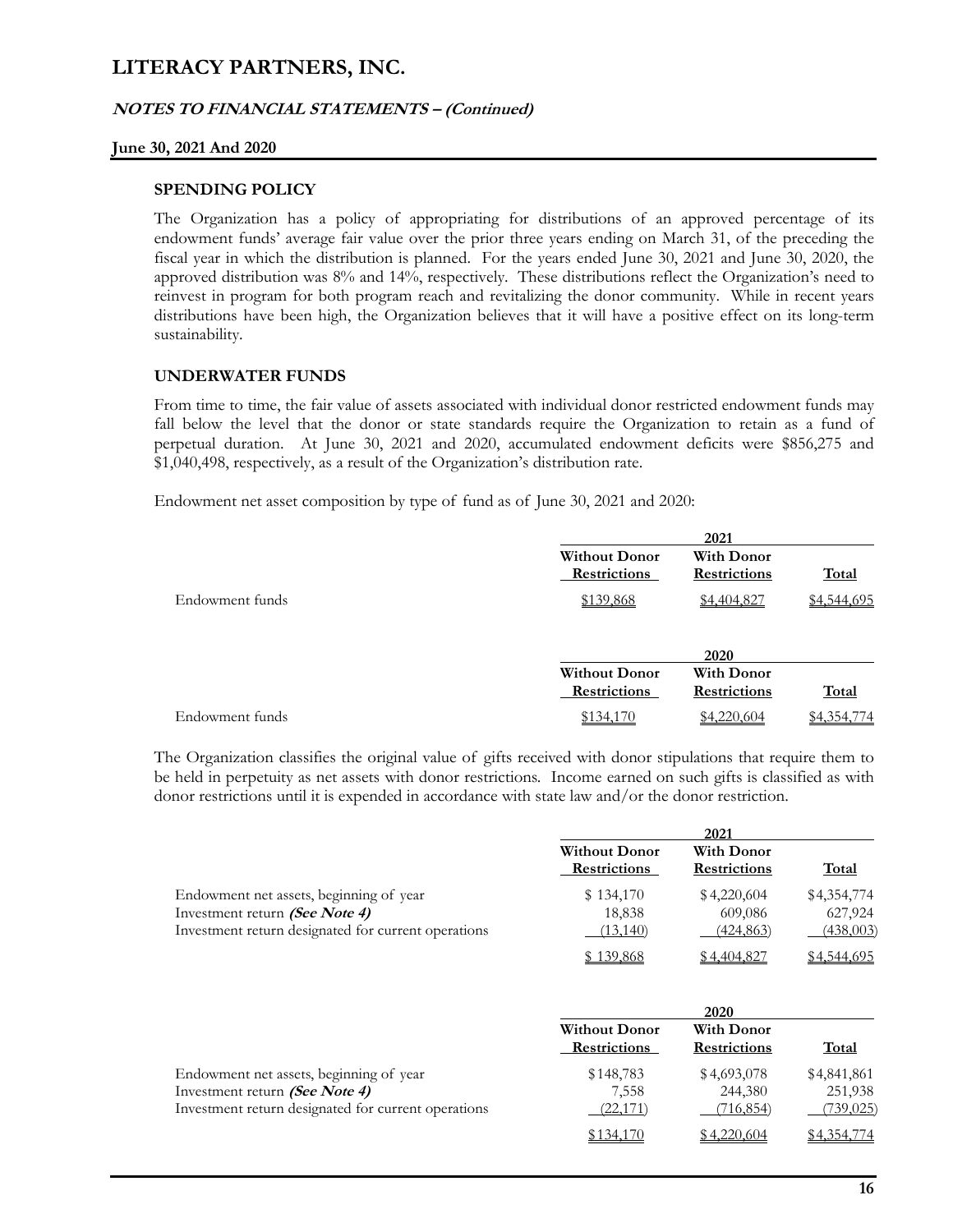## **NOTES TO FINANCIAL STATEMENTS – (Continued)**

#### **June 30, 2021 And 2020**

## **(8) FINANCIAL ASSETS AND LIQUIDITY RESOURCES**

The Organization strives to maintain liquid financial assets to be available as its general expenditures, liabilities and other obligations become due. Financial assets in excess of daily cash requirements are invested in money market funds and certificates of deposit maturing within one year. As part of the Organization's liquidity management, it has a practice to structure its financial assets to be available as its general expenditures, liabilities and other obligations become due.

The following table reflects the Organization's financial assets as of June 30, 2021 and 2020, reduced by amounts that are not available to meet general expenditures within one year of the statement of financial position date because of contractual restrictions.

| 2021          | 2020        |
|---------------|-------------|
|               |             |
| \$<br>594,045 | 521,911     |
| 9,429,928     | 8,724,368   |
| 37,000        | 93,500      |
| 275,000       | 30,606      |
| 10,335,973    | 9,370,385   |
|               |             |
| (5,156,777)   | (4,432,154) |
|               |             |
|               |             |
|               |             |

## **(9) PENSION PLAN**

The Organization has a defined contribution plan covering all eligible employees. Under this plan, eligible employees may contribute to individual annuities issued to each participant by the Teachers Insurance and Annuity Association **("TIAA")** and the College Retirement Equities Fund **("CREF")**. For eligible employees earning less than \$50,000 annually, the Organization will match the percentage the employee contributes on a 2:1 basis, up to a maximum of \$3,000 per year, while employees earning \$50,000 or more receive matching contributions on a 1:1 basis, also up to a maximum of \$3,000 per year. Employee contributions vest immediately, while employer contributions vest over a three-year period. During the years ended June 30, 2021 and 2020, the Organization contributed approximately \$25,500 and \$33,100, respectively, to the plan.

## **(10) COVID-19 AND REFUNDABLE ADVANCE/PAYROLL PROTECTION PROGRAM**

In December 2019, a novel strain of the coronavirus ("COVID-19") was reported in China. The World Health Organization has declared COVID-19 to constitute a "Public Health Emergency of International Concern". This outbreak has affected virtually every industry and has created volatility in stock markets throughout the world. Many federal and state governments have implemented numerous restrictions, mandated various closures and quarantine requirements in connection with the COVID-19 outbreak. The extent of the impact of COVID-19 on the Organization's operational and financial performance will depend on future developments, including the duration and spread of the outbreak and the impact on the Organization's funders, donors, employees and vendors, all of which are uncertain and cannot be predicted.